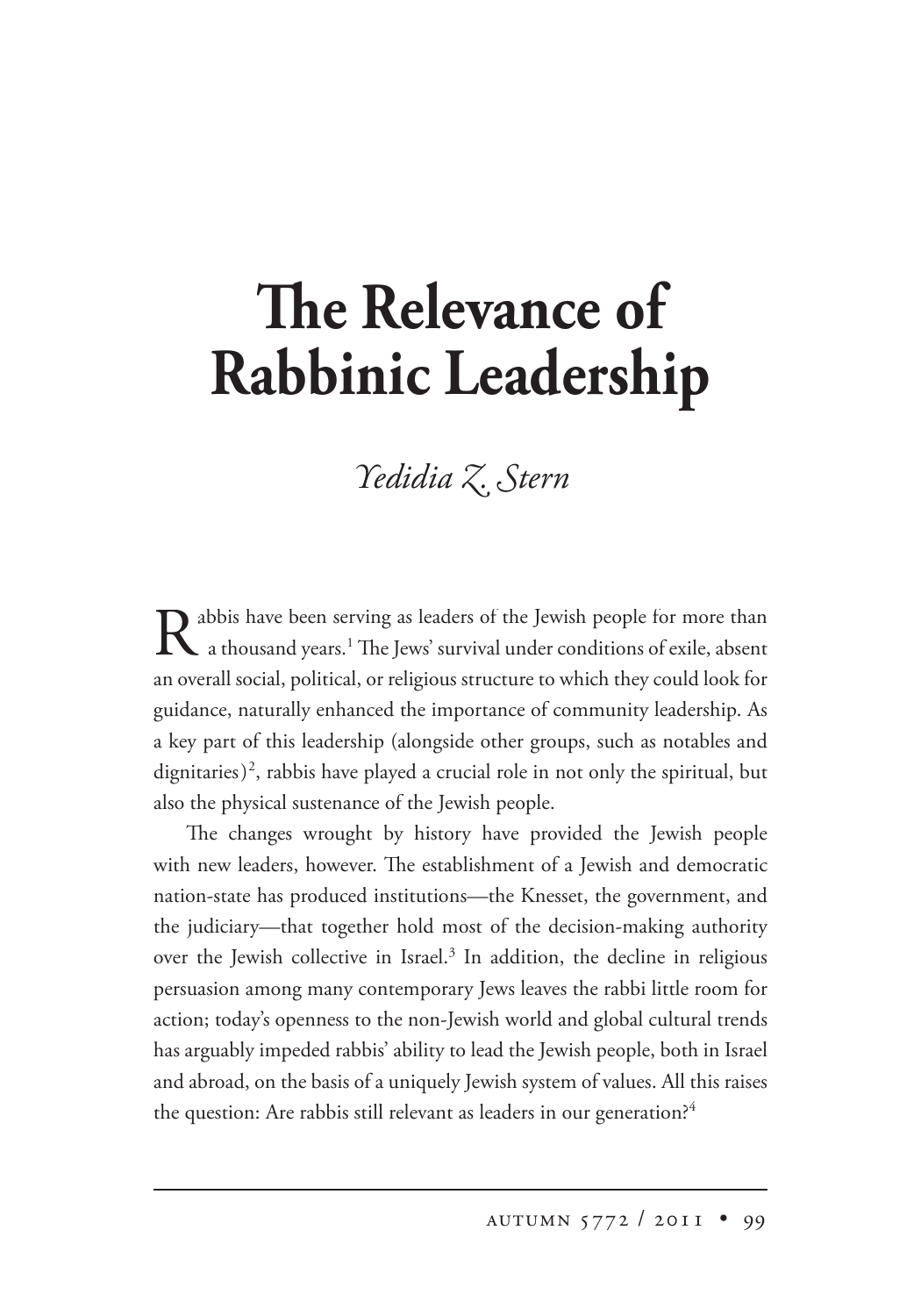In the following essay, I will begin by exploring some of the general social difficulties—those, in other words, that have nothing to do with rabbis themselves—that obstruct the rabbis' attempts to assume significant positions of leadership. In the second section, I will discuss those problems that lie in domains of life over which rabbis may exert influence, if they so choose. (I will not consider, in this context, the important issues of a rabbi's personal conduct, and organizational and institutional methods. Rather, I will look at the challenges rabbis face as a result of their approach to ideological questions.) In the third section, I will examine the actual conduct of contemporary Israeli rabbis in light of the problems already discussed. I will propose a distinction between the way rabbis function within the religious and traditionally minded community—in which their leadership is dominant—and the way they function in the larger national context, in which it is almost meaningless (excepting those matters in which rabbis hold legal authority, such as marriage and divorce). Finally, in the fourth section, I will consider how modes of rabbinic leadership need to change. Specifically, rabbis' dedication to the interests of the religious and traditional public, though worthy of the greatest respect, must to an extent be circumscribed, so as to reduce the scope of their responsibilities. This would then allow them to fulfill their potential and value as true community leaders. By contrast, I will conclude, the rabbis' role on the *national* level requires the opposite remedy: In order to take their place as leaders of the nation, they must be cognizant of a number of issues that require their attention. The essay will then finish with a tentative outline of the required changes.

Recent decades have witnessed a thinning of the leadership ranks. It seems, in fact, as if the charismatic leader, the one we extol as "an outstanding young man... a head taller than any of the people"<sup>5</sup> has simply faded from view. The crisis is everywhere evident—in politics, in business, in academia, in the education system, in the media, and in the military. Nor is this problem unique to Israel; it can be seen throughout the Western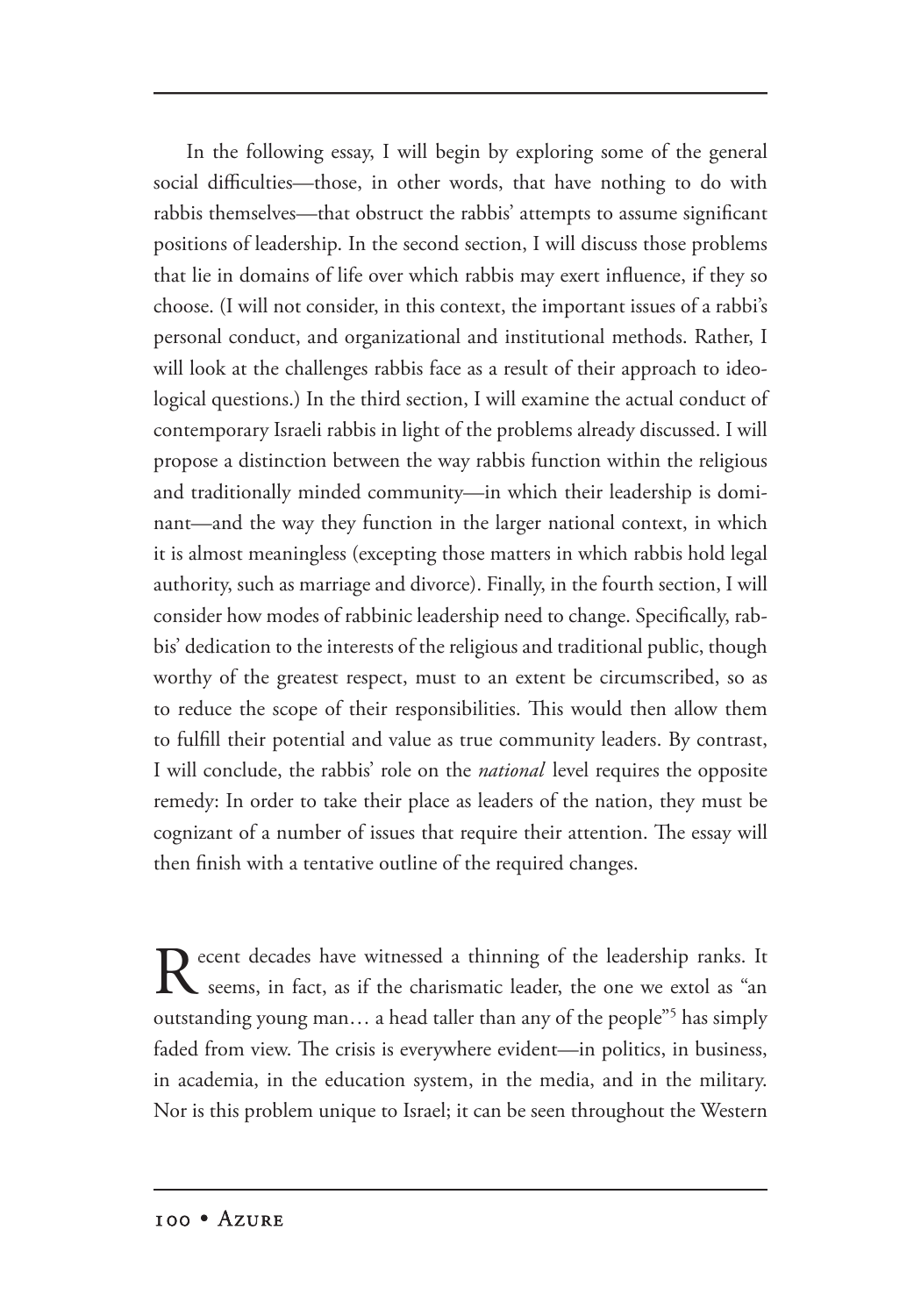world. Clearly, ours is an era not conducive to the cultivation of leaders. The three main obstacles in this regard, which I will review at present, are postmodernism, the democratization of knowledge, and the dissolution of community boundaries.

Let us begin with postmodernism. Leadership usually coalesces around some idea (an ideology, a plan of action, or an interest) that attracts a group of followers. This process requires at least two conditions: one, the appearance of a leader—that is, a person endowed with vision and other appropriate qualifications; and two, the existence of followers who seek visionary leadership. In years past, when Israeli society was fraught with ideological tensions, leaders who rose to prominence were guided by an inner truth whose realization depended on the acceptance of the public. Among these leaders were men of great Zionist vision (David Ben-Gurion, Menachem Begin), professional vision (Meir Shamgar, Aharon Barak), and religious vision (Rabbi Eliezer Menachem Schach, Rabbi Abraham Isaac Kook).

The inherent link between vision and leadership bolsters the expectation that rabbis will become leaders, as religion, in its very essence, proposes an all-encompassing vision. True, every form of involvement in civil society can be inspired by ideology or vision, but such a motivation is exceedingly natural, even inevitable, in the case of rabbinic activity. Guided, in most cases, by a comprehensive spiritual worldview, rabbinical training forms an ideal breeding ground for visionary action. Indeed, we might say that the search for meaning is at the very heart of religious leadership. But, as aforementioned, for rabbis truly to lead, there must be a public that wants to be led. And this, it seems, is directly lacking in contemporary Israeli society.<sup>6</sup>

We are living in the age of *ke'ilu* ("as if"), an era whose main concern lies in casting doubt. Ethical discourse is received with skepticism, ideological proclamations evoke suspicion, and the exclamation point has been unceremoniously displaced by the question mark. Simply put, the postmodern age is not interested in authority. On the contrary, it tramples on it, and is eager to slaughter sacred cows of every type and species. Our world has become a place of multiple perspectives: Every possibility has its counter-possibility,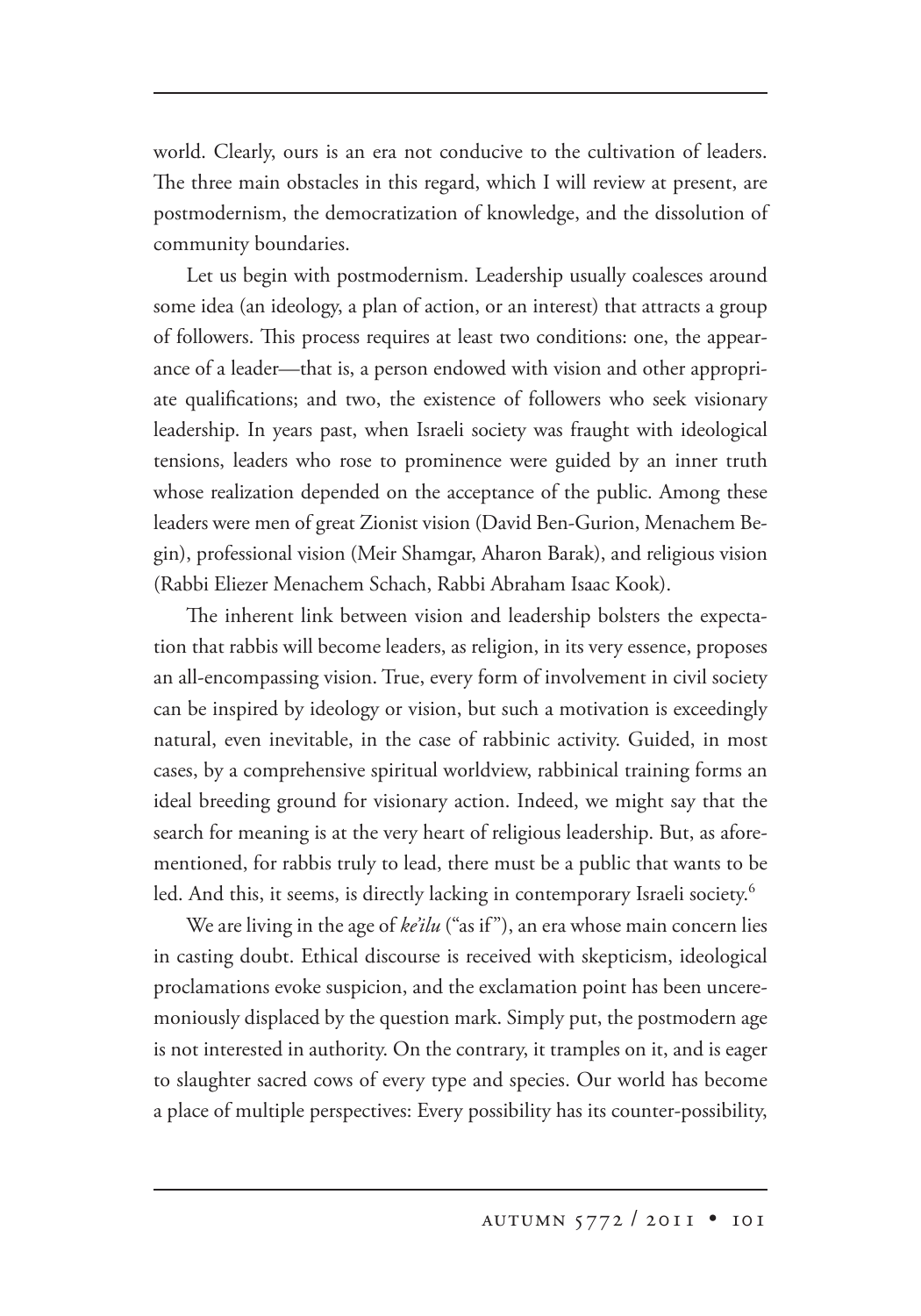and any attempt to decide between them—according to any standards whatsoever--is met with scorn. The force of "truth" or "objective meaning" is fading fast. We are always short of breath, and few of us are committed to long-term processes. Wherever we turn—in business, government, academia, or family life—the immediate horizon is what counts, and patience is nowhere to be found.

In such a climate, the task of leadership is particularly challenging. For if leadership as we have defined it depends on vision, how can it possibly be exacted, when the very idea of vision is considered hopelessly outmoded? If a leader depends on authority, how is he or she to function in an environment pervaded by a disdain for authority of all types? And finally, if leadership rests on charisma and on maintaining a certain distance from the public, how can it be practiced in a wide-open public sphere, in which there are no secrets, exposure is total, and every would-be leader's yawn and sneeze is broadcast via mass media?

Rabbis, too, operate in this world of *ke'ilu*. Some believe that religious society, with its unique institutions and community framework, is immune to the effects of the postmodern age. This is not the case. The seeds of postmodernism have taken root throughout the religious world. The cultural, social, and technological mechanisms that have undermined other types of civil authority have taken aim at rabbinic leaders, too.

The second major challenge to the development of rabbinic leadership is the democratization of knowledge, the fuel that powers the human race. Throughout most of history, man himself was the sole generator of this resource. All the major projects of the ancient world—agriculture, war, settlement—depended on brute force; the prevalence of slavery in that world is perhaps the best proof of this point. In the wake of the industrial revolution, however, and especially in the twentieth century, financial capital became the engine of human activity. Money, and not muscle, supported the development of industrial, technological, and other projects. But over the last two decades, we have become a post-capitalist society, in which the key resource is human knowledge. Yes, we still need both human beings and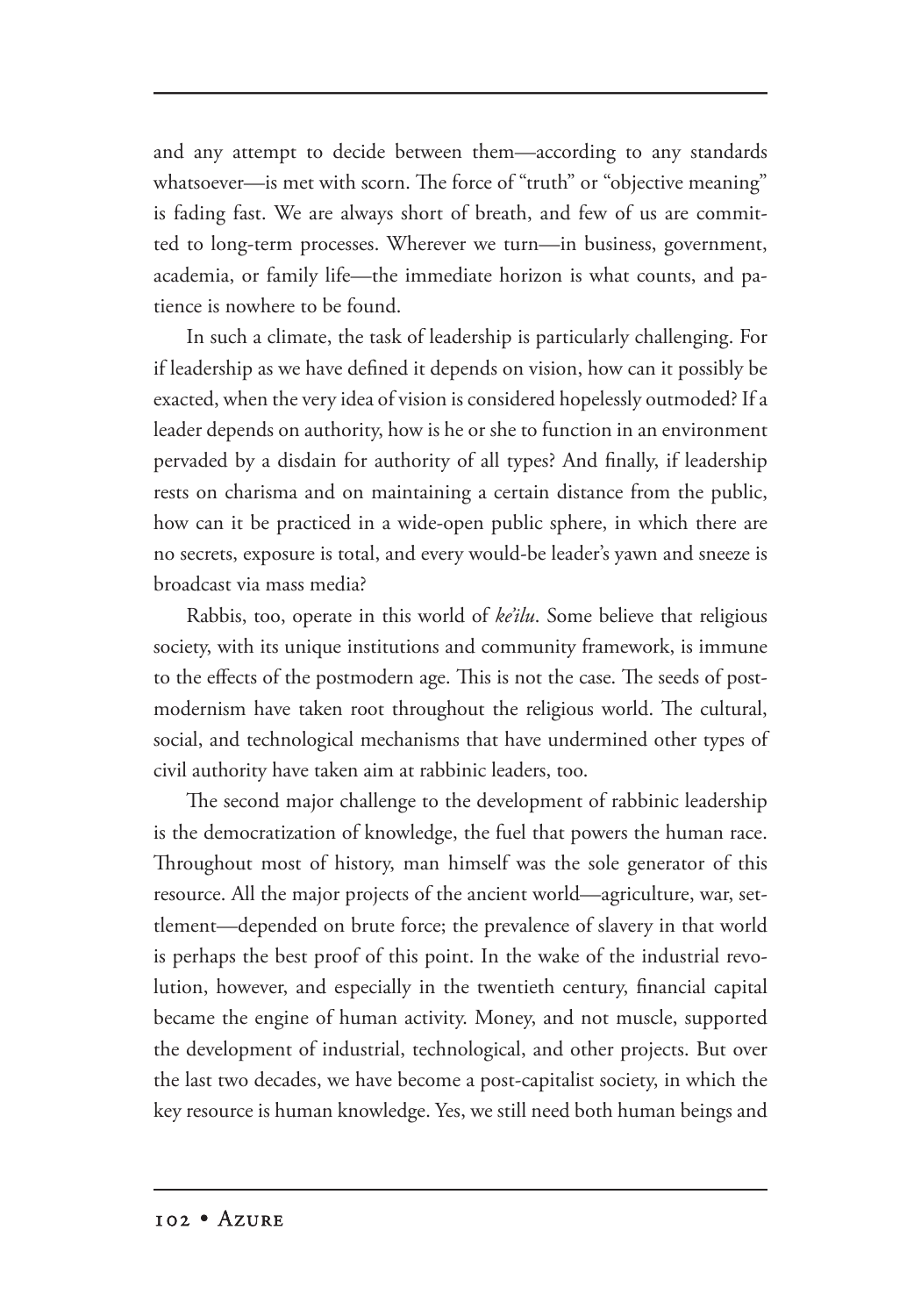capital to live well. Yet now it is *knowledge* that catalyzes economic growth. An obvious example is the Israeli economy: Lacking as it is in both natural and human resources, the Jewish state has in the past decade experienced unprecedented prosperity, simply because it possesses the brainpower required to develop high technology.

Knowledge has two parents: education (both professional and general) and information. To an uneducated man, information is useless. Education is the cultural and intellectual platform that allows one to make optimum use of information. On the other hand, an educated person who possesses no information has a very limited capacity for action. Information is the content that directs the action of the educated man.

The democratization of knowledge characteristic of our age is a result of ready access to both information and education. If in the past only a very small minority acquired higher education, today a great many succeed in entering the ivory tower. In the post-capitalist age, after all, a decent income depends on one's level of education. Consequently, a multitude of institutes of higher education have emerged all over the Western world, including Israel. In addition, modern computer technology has made human databanks available to all, immediately and (practically) free of charge. Whereas information used to depend on authority, and was monopolized by individuals and professional guilds, today one can obtain unlimited information simply by pressing a key on a keyboard, with no need for qualified intermediaries. The public at large now has access not only to education, but also to information.

The democratization of knowledge is a fundamental factor in the erosion of authority. This is true of the family sphere (parents no longer "know best"), of the professional domain (patients know how to contend with their doctor), and of the public arena (who, today, really believes that politicians know better than voters?). The democratization of knowledge has also altered our self-awareness: We no longer rely on decision makers other than our own sovereign selves. We enjoy basic personal autonomy, not just in theory, but in practice. The democratization of knowledge has decentralized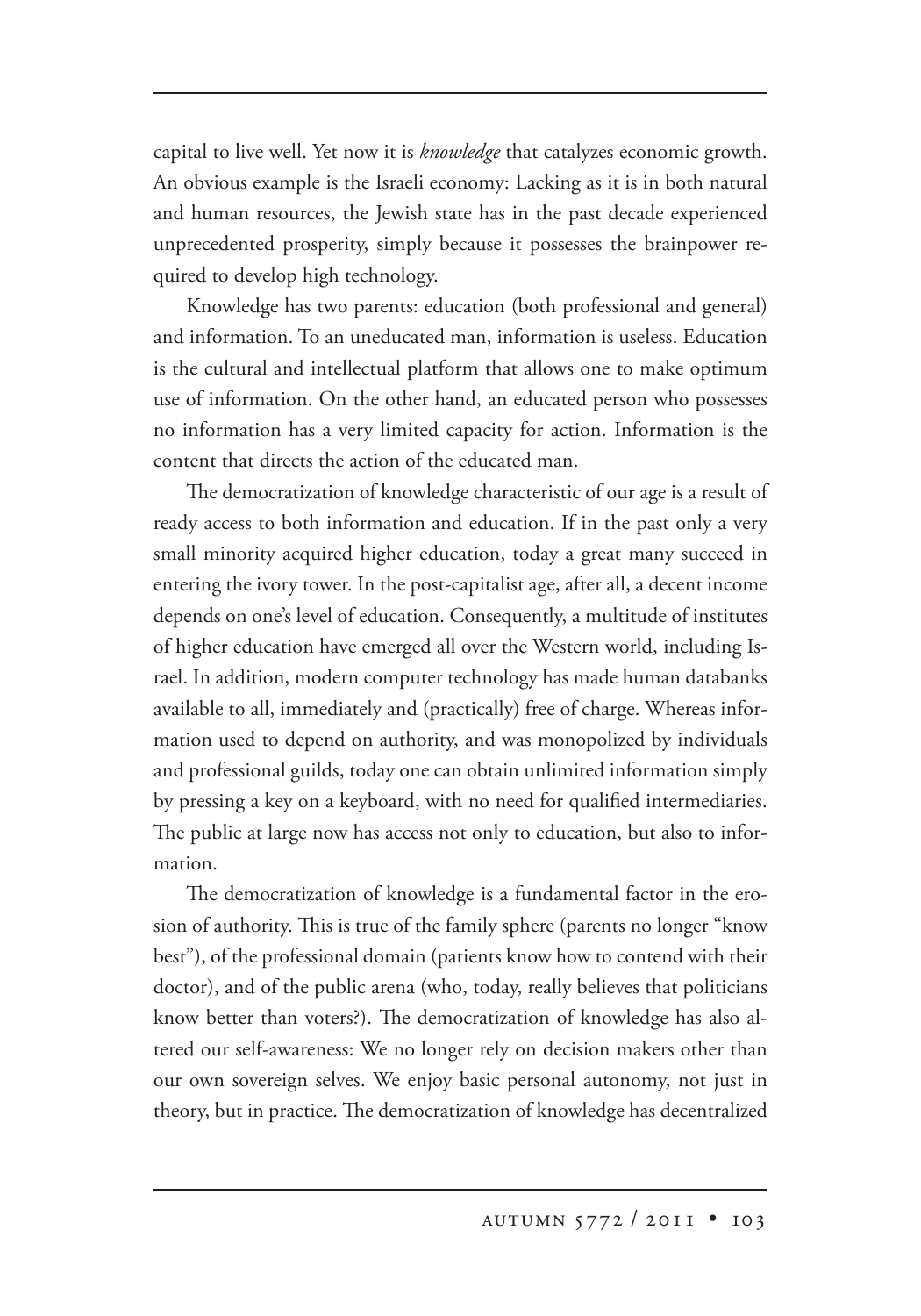the knowledge-dependent loci of power, privatized the system of authority, and equalized large ("leader") and small ("citizen").

Rabbinic authority, we must recall, emerged, and has since existed, in societies in which rabbis enjoyed a considerable advantage in both education and knowledge over those around them. The community heeded its rabbis because they were viewed, literally, as sages.7 In many periods, rabbis were among the few persons in the community who could read and write. When this was no longer the case, and illiteracy had almost disappeared among Jewish men, rabbis managed to maintain their superiority by their devotion to intense study. Whereas a community's lay members were preoccupied with worldly affairs, the rabbinic calling allowed for uninterrupted intellectual development. This advantage (along with spiritual and other qualities) allowed them to continue to function as leaders in their communities.

Hence the problem that the democratization of knowledge poses for rabbis in their capacity as leaders: In our day, only some rabbis possess a general education superior to that of the average member of their communities. Indeed, the vast majority of Israeli rabbis have studied only in *yeshivot*, and are therefore unfamiliar with secular knowledge. How can an educated member of the community accept the leadership of a rabbi who is not as learned as he? How can he willingly bow to his authority?

It is true that rabbis can still rely on their more extensive Torah knowledge—and this is no small matter. And yet, the democratization of knowledge has given rise to a large body of Torah scholars who are well versed in religious matters, but go on to become rank-and-file members of their communities after their yeshiva studies. If in the past, the rabbinate attracted those who sought a life devoted to intellectual pursuits, today other opportunities are equally enticing. As a result, numerous individuals whose abilities and inclinations match those of their rabbis now occupy the pews of various synagogues. Even if rabbis still tend to possess a broader grasp of halachic matters than their congregants, there is no doubt that today, when people are judged largely by their level of formal education, a lack of general knowledge severely limits the scope of rabbis' practical leadership.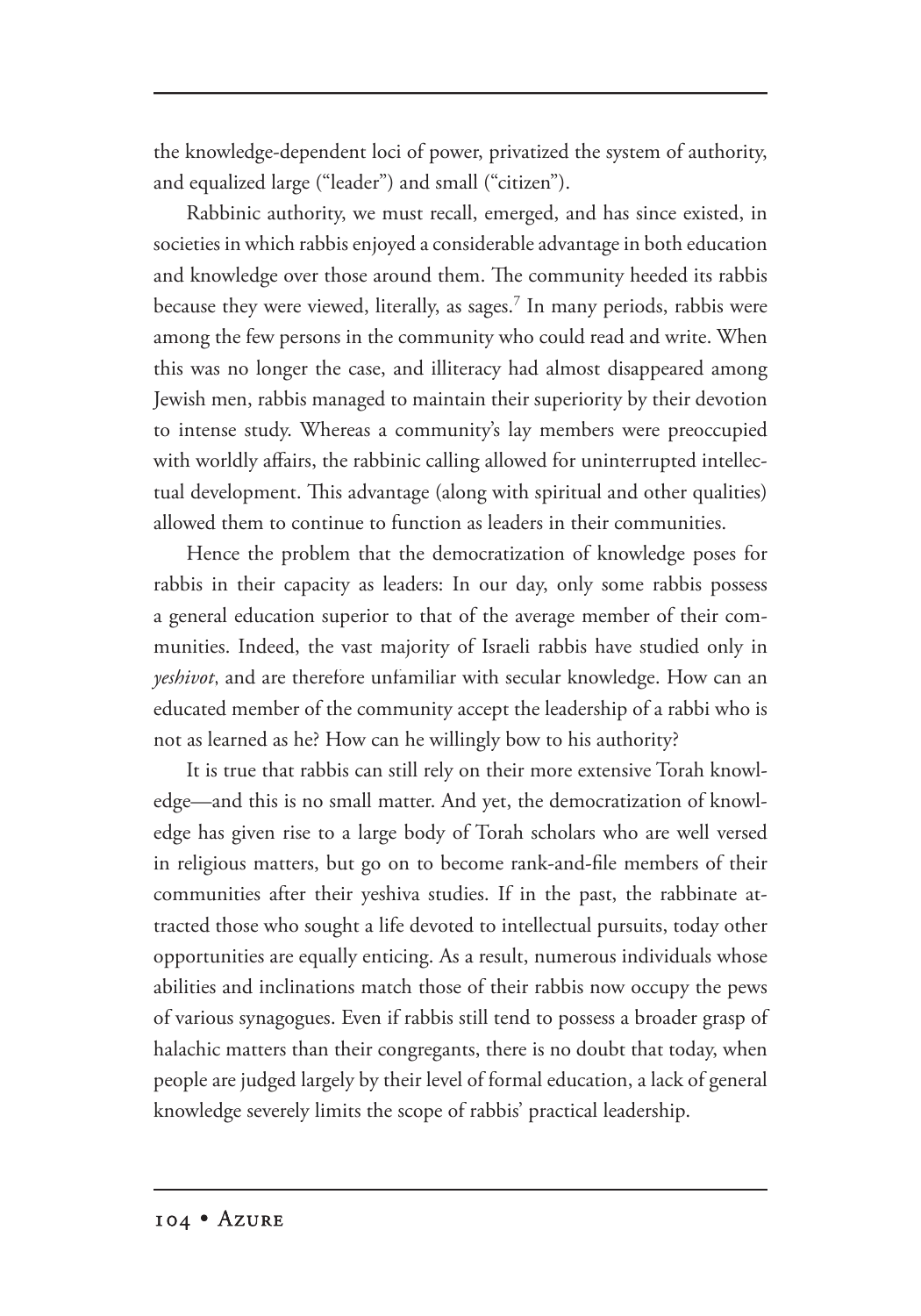The third and final difficulty is the decline of the Jewish community. The rabbi's historic role was always centered on the community; he was, first and foremost, the *mara d'atra*: the head of a particular place. It was the community's members who granted the rabbi his authority (or stripped him of it). The community is, indubitably, the most natural stage for the drama of rabbinic leadership to play out. Even rabbis whose fame had spread far and wide derived their original authority from a specific sociological unit with defined geographical boundaries.<sup>8</sup>

Of course, communities continue to exist today, and the rabbi's function still largely revolves around them. But the strong pressures exerted on the traditional community have inevitably reduced its role in our lives. In the diaspora, the organized community was the main framework for Jewish life, the locus of all Jewish political, legal, cultural, and social activity. The rabbi's primacy in this community reinforced the importance of his leadership. Today, however, the community has been supplanted in many respects by the state. Though the former continues to provide its members with a social environment, and sometimes also with a spiritual milieu, the community has lost many of its other historical functions, thereby detracting from the rabbi's standing as its leader.

The decline in the community's organizational capacity has also deprived it of its critical role in defining its members' identity. True, there are certain Haredi circles whose members still regard the community as their home in all the most important senses. The same holds true, to some extent, for non-Haredi communities in small and isolated towns. But in general, the religious sector has left the *shtetl*. Religious Jews view their community as only one of several, often equally significant groups, such as the workplace, social circles, and voluntary associations (political, cultural, athletic, etc.). The rabbi may thus be the leader of a domain that, although important, is not the center of our lives.

Even in the religious context, many members of specific communities feel a sense of loyalty to other groups that are not defined by geography. For example, people may worship in a congregation with its own pulpit rabbi,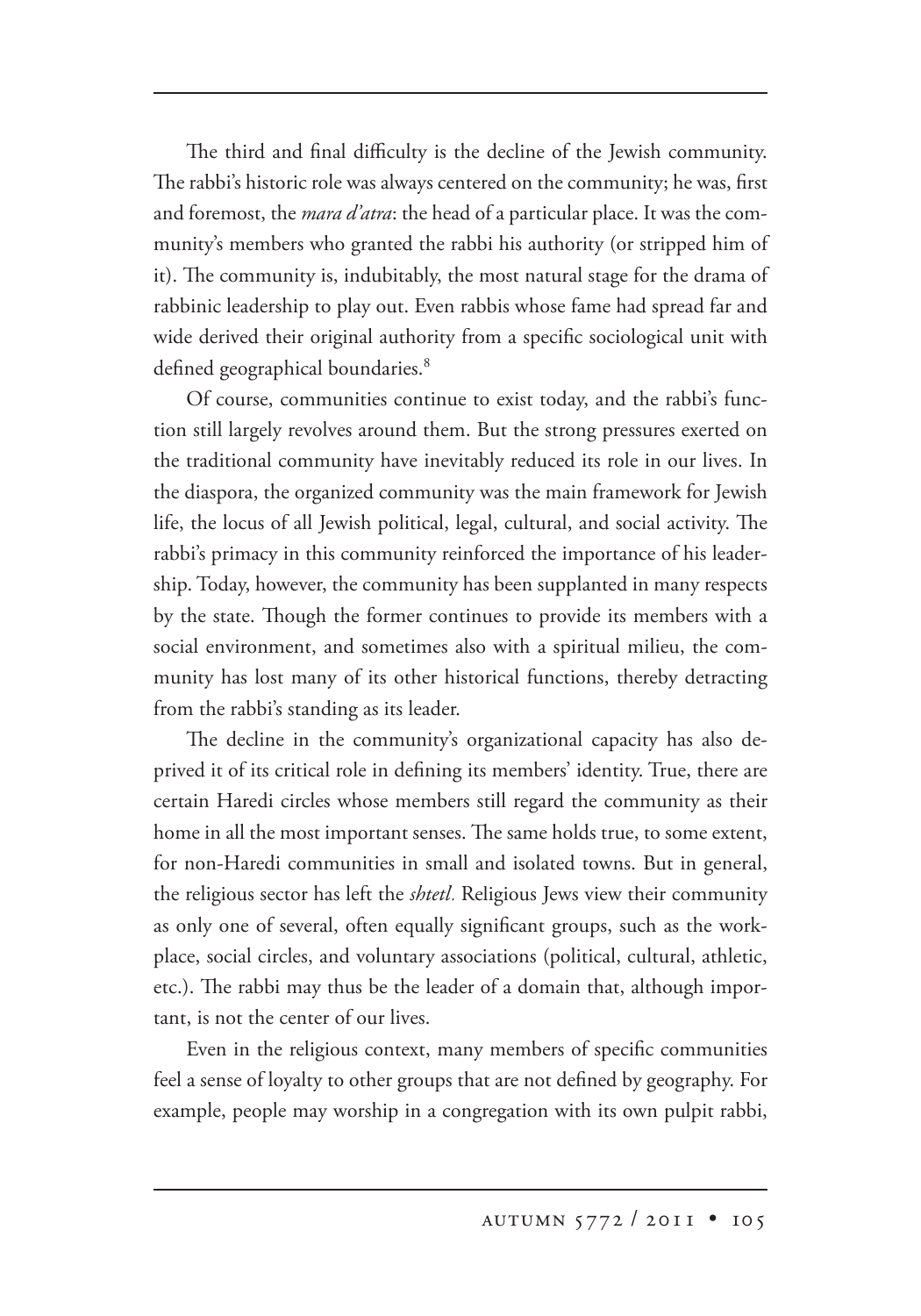but feel a stronger allegiance to another community to which they used to belong (such as the yeshiva where they studied) or with which they enjoy a special rapport (for example, a religious or philosophical ideology). The Internet age has also given rise to virtual communities, whose future and importance remain to be determined. All of these undermine the status of the rabbi as a community leader.

Most important, even if the religious sector succeeds in preserving the congregational framework, the majority of Israeli Jews, who do not attend synagogue regularly, manage to live quite happily without it. And if the community has vanished from the lives of most Jews, it is that much more difficult for the rabbi, for whom the community is the traditional ambit, to reach them.

In sum, all the above-mentioned problems stand in the way of contemporary leadership. Postmodernism has undermined our trust in leaders; the democratization of knowledge has diminished our perceived need for leaders; and the decline of the community has severed us from our potential leaders. The situation of rabbinical leadership is arguably even more difficult, since a primary source of rabbinic authority is the consent of the community: The rabbi is someone "the public has accepted as an authority."<sup>9</sup> All of these social conditions have subverted the validity of the mandate the community grants its rabbi. We can view this as either a professional problem or a spiritual predicament. Either way, we must recognize that rabbis cannot alter the broader context in which they operate. The circumstances we have discussed are beyond their control. Nevertheless, rabbis can deal with them in a variety of ways. We will turn to some of these ways in the following section.

Rabbis function, first and foremost, as individuals. The public's attitude toward a given rabbi is based on his perceived character, way of life, and personal traits. In this respect, rabbis are no different from other leaders. Of course, the particularly ambitious goal of rabbinic leadership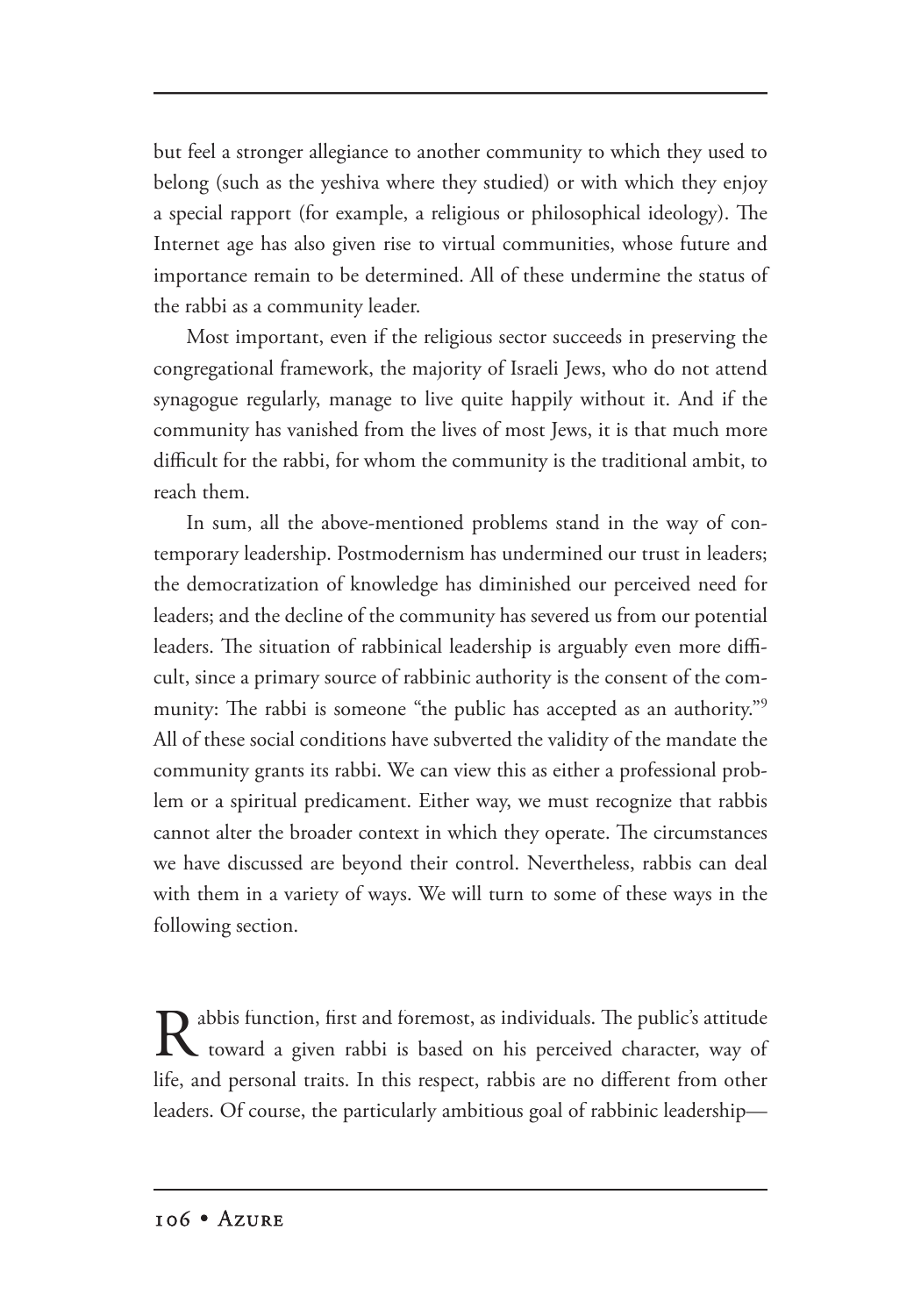striving to guide people to the "right path that a person should choose for himself" (Avot 2:1)—increases the significance attached to rabbis' personal behavior, and justifiably so. An elaborate rabbinic ethics is therefore needed. That said, there is no fundamental difference between how rabbis behave and how other sorts of leaders conduct themselves, so I will not address this topic here.

Rabbis also function in organizational and institutional frameworks. We are familiar with various rabbinical organizations, whether ideological (the Rabbinical Council of Judea and Samaria), professional (the Rabbinical Council of America, the IDF Chaplaincy Corps), political (the Council of Torah Sages of the Agudath Israel party), or sociocultural (Tzohar). Of special note are rabbinic institutions that form part of the Israeli governmental establishment (the rabbinic courts, the Chief Rabbinate, and the institution of community rabbis in cities, towns, and neighborhoods). The conduct of all these organizations affects contemporary rabbis' ability to serve as leaders. In the case of broad public discontent with how an important rabbinic institution is operating, even rabbis unaffiliated with it may find themselves excluded from positions of national or local leadership. But while this, too, is an important issue, I leave it for future consideration.

Instead, I will focus in this section on problems of leadership that result from the way rabbis deal with ideological questions. As is well known, Haredi rabbis have voiced strong ideological objections to Zionism, military service, and in some cases, the revival of the Hebrew language. In doing so, they have chosen to abdicate responsibility for the Jewish people in the twentieth century. National-religious rabbis, by contrast, staunchly support all of these endeavors, feeling a profound sense of partnership in them (even though they were primarily initiated by secular Jews). Nevertheless, the national-religious rabbinate, is guilty of a series of ideological failures, the sum total of which has left it with limited influence. What, then, must rabbis do, ideologically speaking, to restore their status as relevant leaders for our generation?

The first major change required of today's rabbis has to do with their relationship to the state. The most important event in recent Jewish history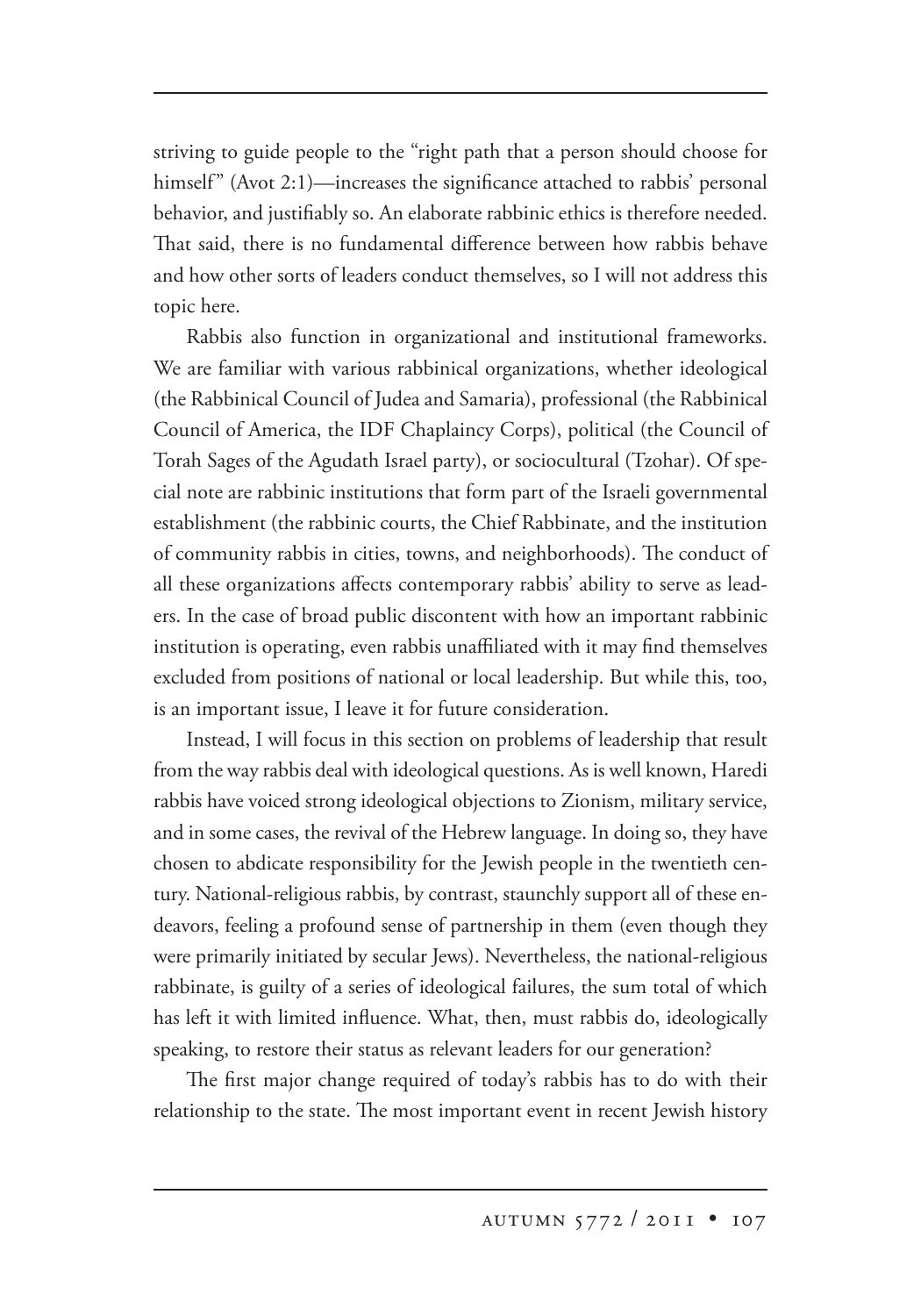was the restoration of Jewish political sovereignty. The prayer that Jews uttered for almost 2,000 years—"and bring us to Zion, your city, in joy"—has been realized in our time. Not only have we been blessed to witness the ingathering of exiles and the recultivation of the land, but we have also been granted the opportunity—once inconceivable—to control our own national destiny through the vehicle of a sovereign state. Understandably, the expectations of a rabbinic response were enormous.

And yet, centuries of life in exile severely crippled Judaism. We existed as individuals, families, and communities, but lacked a public sphere, with all the benefits it entails. *Halacha* regulated all private affairs, and in some limited cases (such as community taxes and public regulations) the public domain as well.10 But we had no Jewish public law in the fullest sense of the term. Certain fundamental issues were simply left out of halachic discourse. For instance, how should Jews relate to minorities under their control? What is the appropriate form of government for the Jewish collective? And is there a comprehensive, or even incomplete, Jewish doctrine of foreign policy, national defense (domestic and national security), or social welfare? Were Israel to be transformed into a halachic state tomorrow, its government would be hard-pressed to institute any national policies based on the "Jewish way" of doing things.

The concept of a legislature, for example, is foreign to halacha.<sup>11</sup> Jewish law's main mechanisms of revitalization are the halachic rulings that have developed over generations. The reliance on precedent enabled halacha to adapt to changing situations. But in matters of sovereign public law, in which the Jews' exilic reality did not produce any need for such precedents since the end of the Second Temple period, halacha was effectively muted. Even the Laws of Kings in Maimonides' *Mishneh Torah*, which would seem to fill this gap, is hardly relevant: Maimonides intended it as a codex of utopian statutes for the messianic era.<sup>12</sup>

Against this background, one might expect rabbis to rally to the cause of resuscitating the otherwise paralyzed aspects of Judaism, thereby meeting the challenge of Jewish sovereignty. We are familiar with the classic Haredi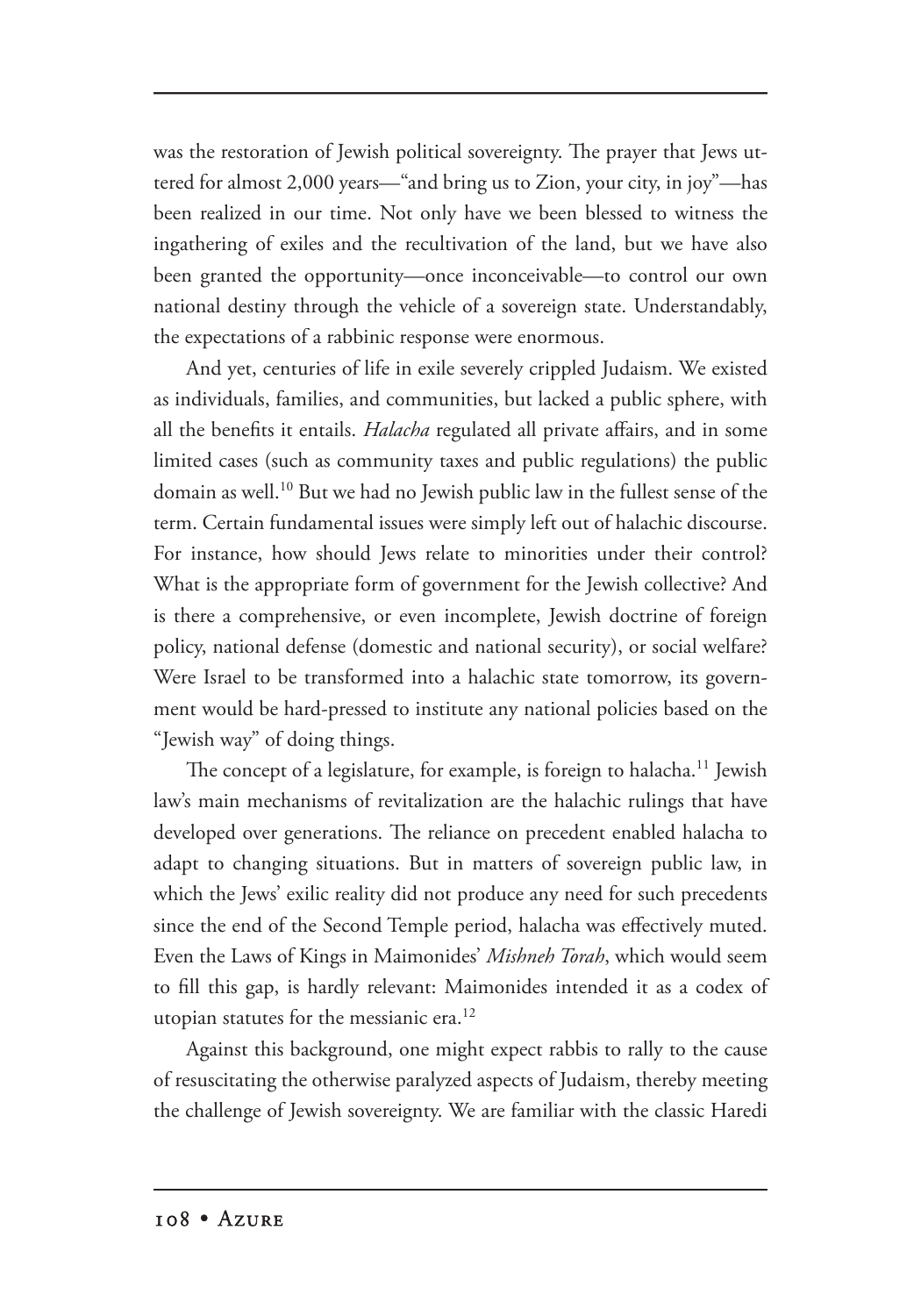position that renounces (to various degrees) the secular State of Israel and consequently refuses to ascribe any religious significance to its establishment. But religious-Zionist rabbis, for whom the Jewish state is an essential element of their spiritual (rather than just civil) identity, would certainly agree that their main duty as leaders is to formulate some kind of halachic position vis-à-vis that state. Have they fulfilled this duty? Unfortunately, the answer is largely "no."

One cannot deny that a "Zionist halacha" has indeed emerged in some fields. For example, members of the religious-Zionist community serve in the army, so a rather elaborate corpus of halachic rulings on military affairs has been produced. The Jews' return to their land was also a return to an agricultural way of life. This meant that Zionist rabbis had to deal with *mitzvot hatluyot ba'aretz* (laws associated with the Land of Israel) and other land-related issues. The desire to hold on to all parts of the Promised Land has also generated an extensive philosophical and quasi-halachic literature focused on such laws as "you shall give them no quarter."13 But these examples, important and weighty though they may be, do not begin to cover the vast halachic lacunae in major areas that became pertinent only with the establishment of political sovereignty.

Clearly, rabbinic leadership cannot be relevant if it fails to address both in theory and in practice—the fundamental questions that face the nation. Rabbis can follow diverse paths:<sup>14</sup> They can grant halachic authority to decisions rendered by the democratic regime, such as the Knesset and courts (while defining criteria for the incorporation of state decisions into the world of halacha), thereby placing the responsibility for creating "political halacha" in the hands of the state. Another option is to set up an alternative system of rabbinic decision making, accompanied by mechanisms for resolving any conflicts that may arise between it and the existing political system. Of course, there are many intermediate possibilities between these two extremes. In any case, the present reality of halacha's deafening silence, particularly when it comes to laws pertaining to the state, substantially detracts from the rabbis' capacity to lead.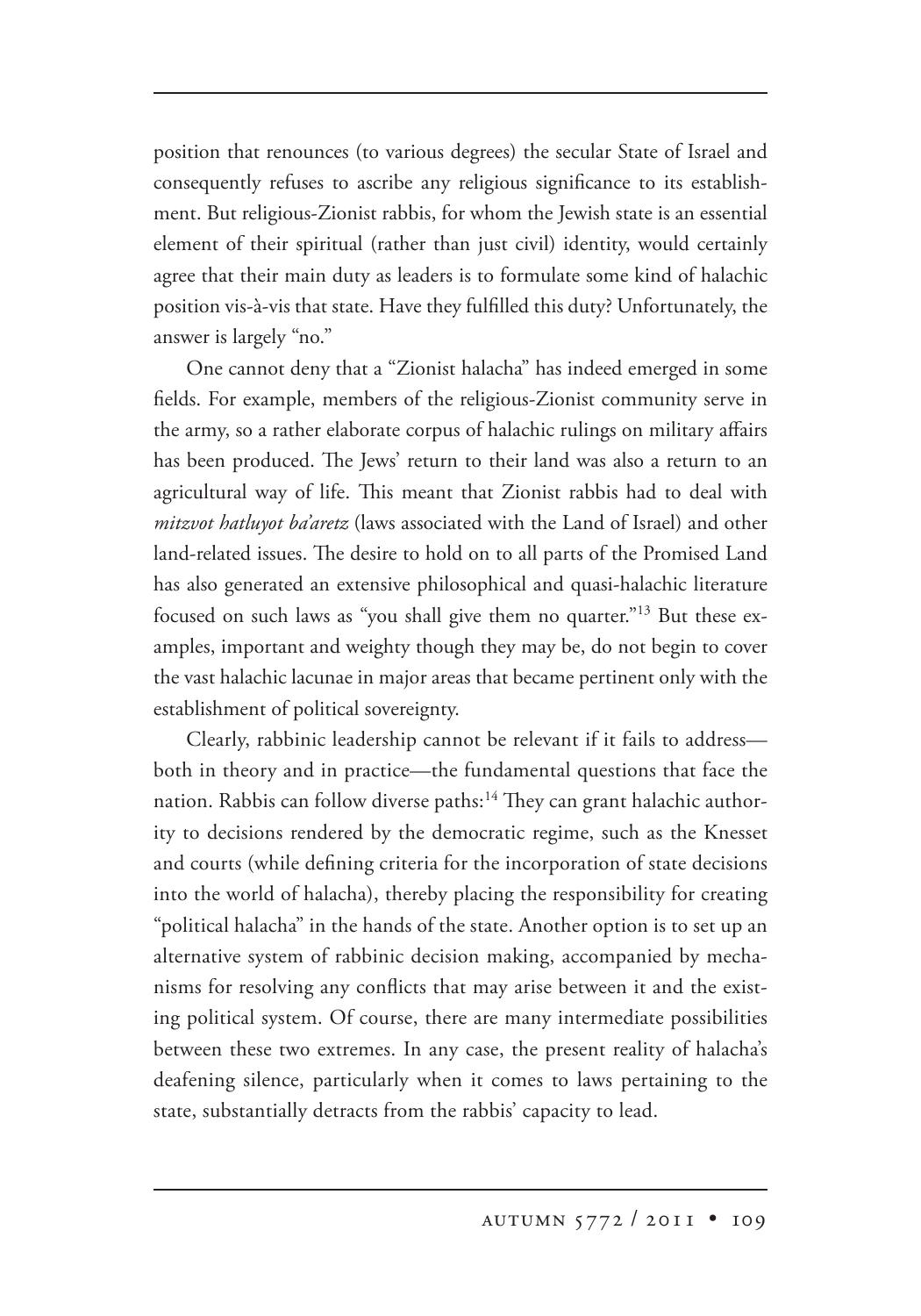The second important change rabbinic leadership must undergo is a revision of its attitude toward secularism. Ever since the eighteenth century, the religious component of Jewish identity has lost much of its significance. Today, most of those who see themselves as Jews ground their identity in national and/or cultural factors. In contrast to the norm throughout most of Jewish history, failure to observe the mitzvot (and even the denial of God's existence) is no longer perceived as a betrayal of Judaism or a desire to break with it. A new type of Jew has emerged: a person with a full Jewish identity who is also essentially secular.

Secular Jews were far and away the most important initiators of the Zionist movement. It should not be surprising, then, that today, they continue to lead the Jewish commonwealth in practically every way. They send Israeli soldiers into battle, determine the allocation of national resources, bear responsibility for the education system, and perform many other functions crucial for the continuity of Jewish life. Furthermore, their prominence extends well beyond the political and public spheres: They are the majority of lecturers in the universities, the majority of physicians in the hospitals, the majority of judges in the courts, and the majority of authors and artists who mold Israeli culture. The secular Jew is the brother of the religious Jew, both metaphorically and biologically. But in all these roles—from prime minister to fellow member of a reserve army unit—the secular individual poses an unresolved religious (i.e., halachic and philosophical) challenge. Why should this be so?

There is a stark dissonance between the way the religious and secular coexist in practice, and the way the former regards the latter in theory. In practice, the sense of partnership and common destiny between religious and secular Jews is complete. The religious do not perceive the individual secular Jew as in any way immoral or undeserving of their solidarity. On the other hand, within the religious world, secular Jews as a group are fiercely criticized, and categorized by rigid halachic terms dating back to the formative era of Jewish law. In the past, a Jew who lacked religious commitment was considered deviant not only religiously but also nationally and socially.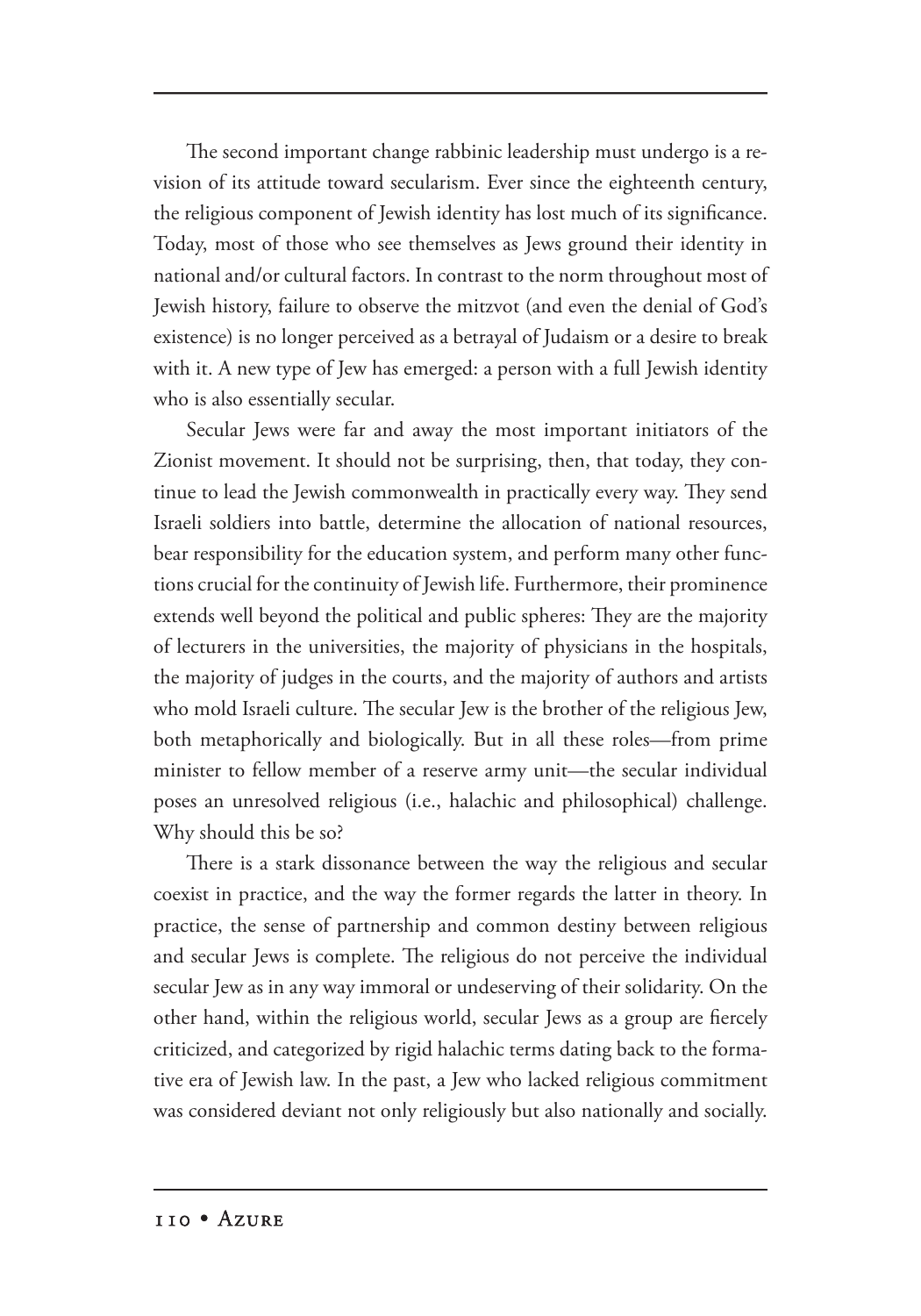To a community that lives under conditions of exile, and that safeguards its identity and common interests by means of a religious lifestyle, anyone who swerves from the traditional path is perceived as a serious threat to the public as a whole. The religious offender is seen as one who no longer shares the covenant of destiny with his people, and thus cannot take part in its covenant of fate, either. It is no wonder that, in classic halachic parlance, he is described in the most scathing of terms: heretic (*epikoros*),<sup>15</sup> apostate (*mumar* <sup>16</sup> or *meshummad* ) 17, wicked (*rasha*),18 or, in more recent times, "an infant captive" (*tinok shenishba*) 19 Not only are these labels insulting; they are also accompanied by a set of rules about how one may and may not relate to the individuals in question.

If rabbis are to lead the Jewish people, they must find a reasonable resolution of this dissonance. They must see to it that the religious person's two conflicting images of his secular counterpart become one. Without a decisive rabbinic step in this area, there cannot be any serious dialogue between religious and secular, and the stereotype of rabbis as mere functionaries will forever bar them from leading the Jewish collective.

Leaders cannot reject the world they seek to lead. Obviously, we cannot expect rabbis to compromise their goal of guiding all Jews in accordance with the religious view of the good life; it is, so far as they're concerned, part of their calling. At the same time, they must recognize secularism as a psychological, political, and social reality, and deal with it accordingly.20

A third necessary reform regards the rabbis' attitude toward liberalism. Practically all Israeli Jews live in a cultural duality: They are simultaneously, and inevitably, involved in both Jewish civilization and Western liberal culture. This duality takes various forms: compartmentalization (typical of the national-religious sector), alienation (characteristic of the Haredim), and renunciation (emblematic of the secular public).<sup>21</sup> What all of these approaches share is the fact of their lives being informed, willingly or not, by both cultures.

Liberal culture is undoubtedly the most significant "other" for religious Jews. It is both seductive and accessible at every turn. It is also the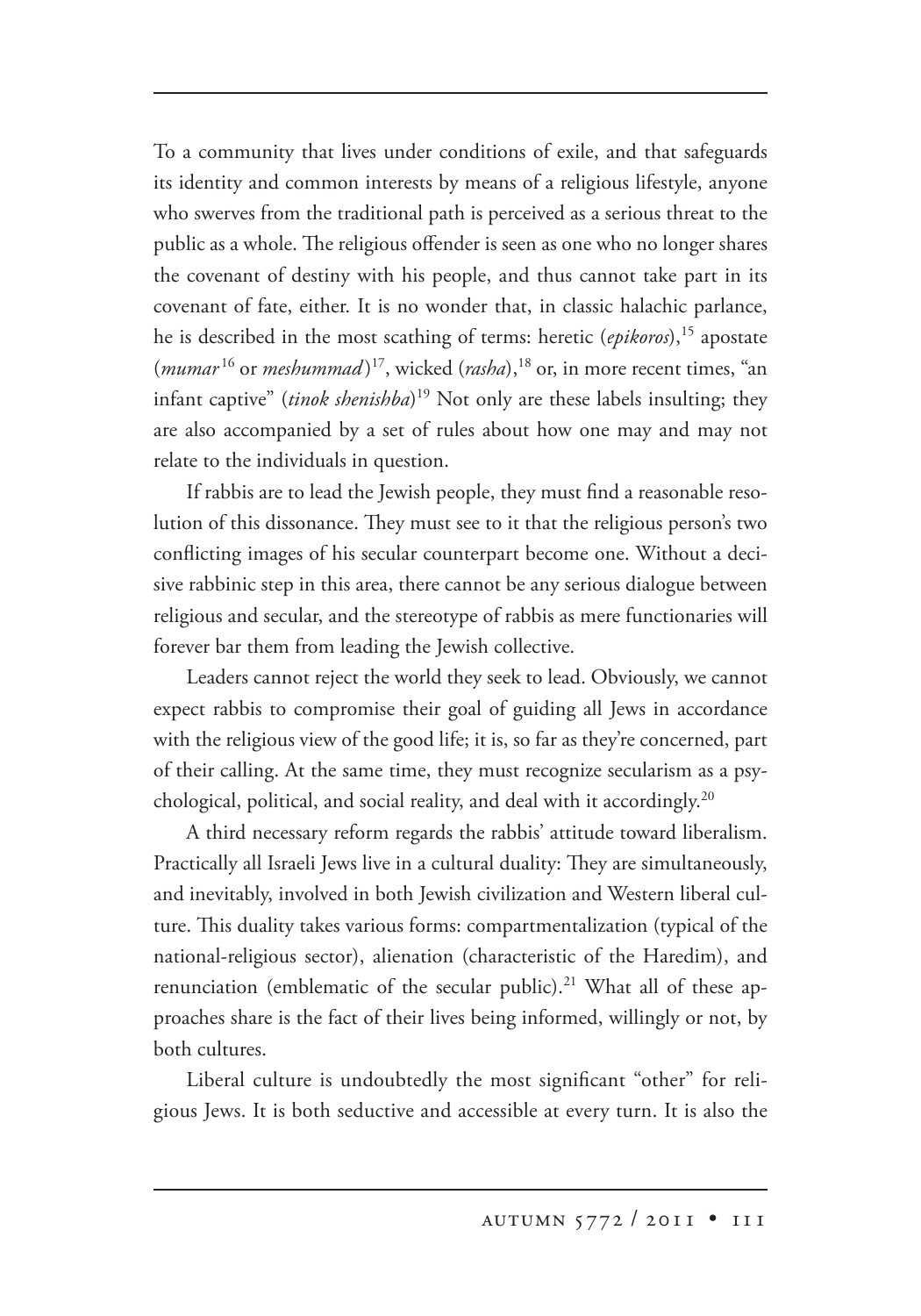default lifestyle in the Israeli public sphere: in the media, in literature and the arts, in the legal and education systems. Wherever we go, whatever we do, it is always in the background. Hence, Israeli leadership—of both the secular and the religious sort—must articulate a systematic view of liberal culture. But, we might ask, is it possible to create a synthesis or a constructive dialectic between the world of the Torah and certain aspects of liberal culture? Or are the basic assumptions of liberalism in such stark contrast to fundamental aspects of Torah that any encounter between them must end in a head-on collision? In the latter case, members of the modern Orthodox sector in Israel are condemned to a life of neither/nor; they can never be fully at home. In the marketplace of Israeli life, permeated as it is with liberal culture, they appear as religious outsiders; in the religious context, they are perceived as modern outsiders. In both situations, they must bear a split identity, a dual loyalty, and a personal consciousness of sin, compromise, or at best inconsistency.<sup>22</sup> In the absence of a clear stand on the matter, the moderate religious public assumes a position of inferiority vis-à-vis both worlds it is forced to navigate: the Haredi one, which (at least in theory) proclaims unequivocal fidelity to the bastion of Torah, and rebuffs any attempt at infiltration on the part of liberal culture, and the secular world, which—at least its radical manifestation—avers uncompromising commitment to universal values, and rejects (though, once again, only in theory) the unique riches of the Jewish tradition. Clearly, by striving to occupy the middle ground, religious-Zionist rabbis will find it difficult to assume leadership, perceived as they are as "inauthentic" by the denizens of both worlds.

Despite certain exceptions, $^{23}$  Orthodox rabbinic discourse woefully ignores the intra-religious significance of such central liberal values as freedom of expression, individual autonomy, human dignity, and equality. Indeed, the discourse of human rights is generally seen as a threat to the religious sphere of life, and most Orthodox rabbis prefer to take no part in it. Likewise, the role of women in our society is given short shrift, as are the values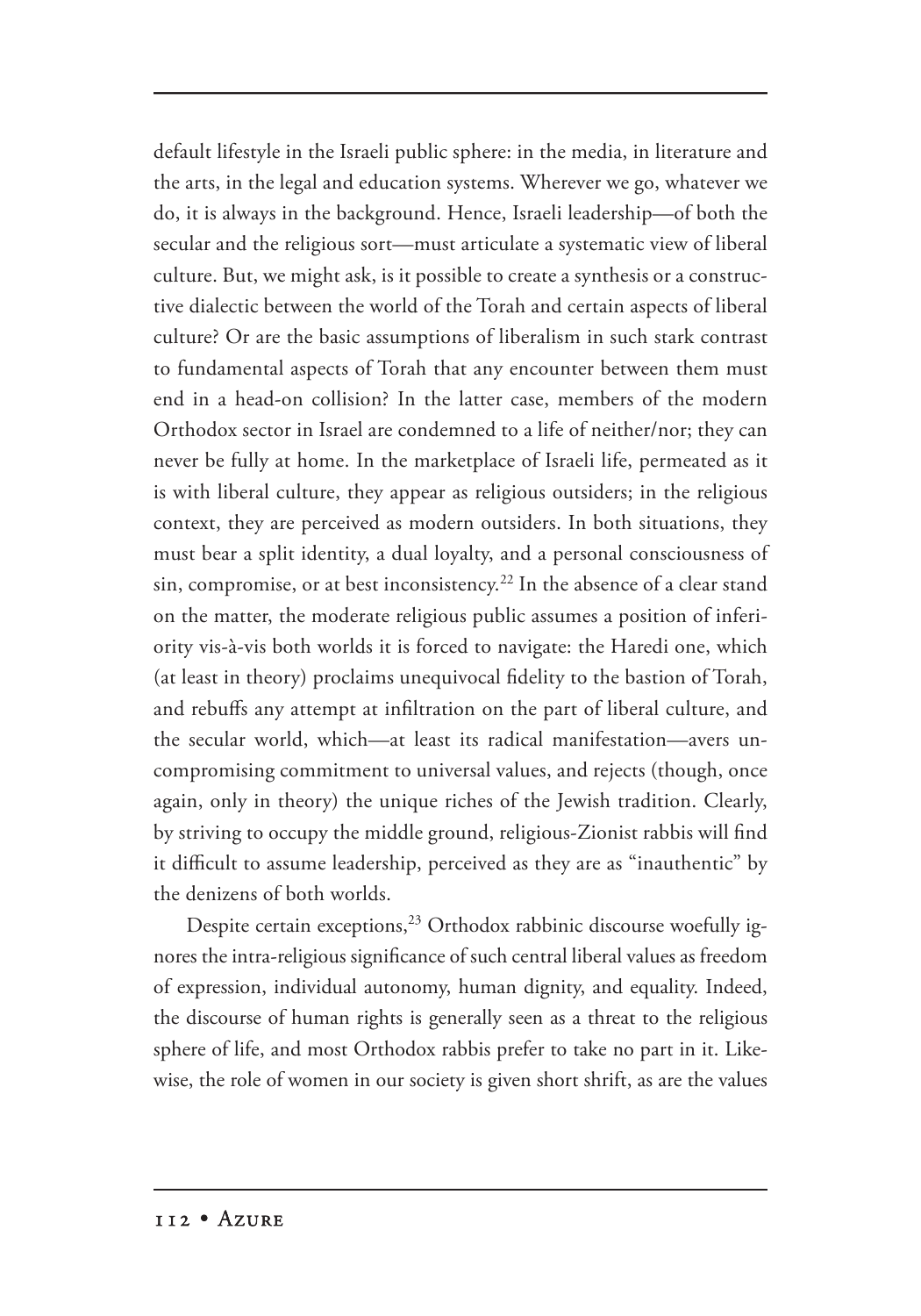of democracy. Neither, it seems, is considered important enough to earn a proper place in theological or halachic discussions.

Now, if I thought that most rabbis did indeed regard liberalism as religiously impermissible, I would have to hold my peace. But this is not the case. There is a vast gulf between pontificating and living. Though rabbinic pathos may sometimes, if not frequently, decry liberal values as fundamentally intolerable, a sort of modern Hellenism, in practice, the attitude is altogether different. Important liberal values are undeniably part and parcel of the life of the modern religious sector and its rabbis. Once again, there is a cognitive gap between life and ideology.<sup>24</sup>

In sum, each of the three topics discussed here—the state, secularism, and liberalism—must be addressed in depth. A religious discourse that ignores the state is exilic. A religious discourse that dismisses secularism is sectoral. A religious discourse that disregards liberalism is apologetic. Moreover, and in the context of the present discussion, rabbis' obliviousness to the totality of daily life in Israel, which unavoidably involves all of these aspects, renders them irrelevant as potential leaders.

In contrast to the matters raised in the first section, which lie beyond the rabbis' control, the topics discussed here can be affected by their conscious decisions. The worlds of halacha and Jewish thought contain the seeds of a dynamic potential that yearns to be realized. It is certainly possible from a religious perspective, both halachically<sup>25</sup> and ideologically. Only if and when today's rabbis choose to do so will they be able to assume positions of national leadership.

What do we expect of rabbis? What services are they supposed to I provide? The Israeli public is sharply divided on this question. There is a vast, worrisome divergence in how Israelis relate to rabbis. In fact, I cannot imagine any other controversy that is so heated, and runs so deep.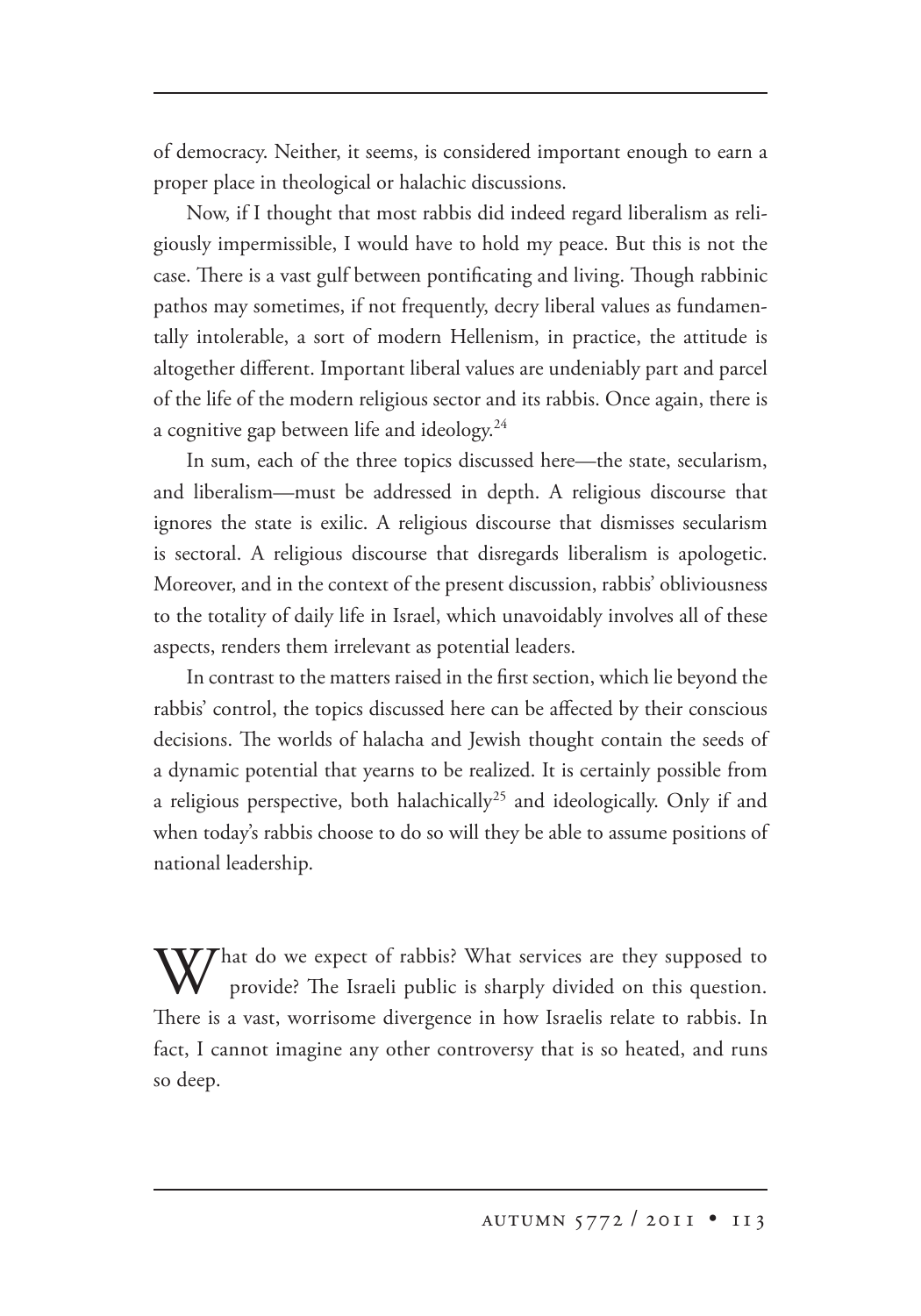A rough classification of the Israeli public's attitudes toward and expectations of rabbis will point to four groups—three that share certain basic characteristics, and one that stands alone. At one end of the spectrum stands a fairly small group (although its members hold significant sway in intellectual and media circles) with a determined intolerance toward rabbis. Some identify rabbis with backwardness; some believe, without a proper examination of the facts, that a state-supported rabbinate is a parasite, feeding off public resources through the cynical use of political power. They expect nothing from rabbis, and, were it up to them, would see rabbinic influence curtailed to the bare minimum.

The second group comprises a large percentage of Israel's secular public. Its members demonstrate a sort of apathy toward everything rabbis do. For them, rabbis are simply "there" to do the job when an individual requires a religious ceremony, joyous or mournful. But that is as far as it goes. Quite simply, rabbis have no real significance in their lives. Here, too, the level of expectation is low, even if there is a degree of acceptance of rabbis' social function.

The third group consists of both secular and traditional Israelis. Its members attribute special qualities to rabbis, but harbor no specific notion of what these qualities mean. They view rabbis as the link to tradition, to the past, or even to mystical forces. They tend to see some rabbis as possessing spiritual stature, and honor them accordingly. Moreover, in contrast to the first two groups, rabbis are not just bit-players in their lives but fulfill an important, albeit eclectic function. In other words, this group's positive perception of most rabbis does not necessarily shape its expectations of how they should act both in private and in public.

What all three groups have in common—those who view rabbis with resentment and consider them a problem; those who adopt an indifferent stance, viewing rabbis as merely religious technicians and service providers; and those who regard them respectfully, as possessors of a special but vague stature—is their lack of any defined expectations of rabbis' real role in our lives.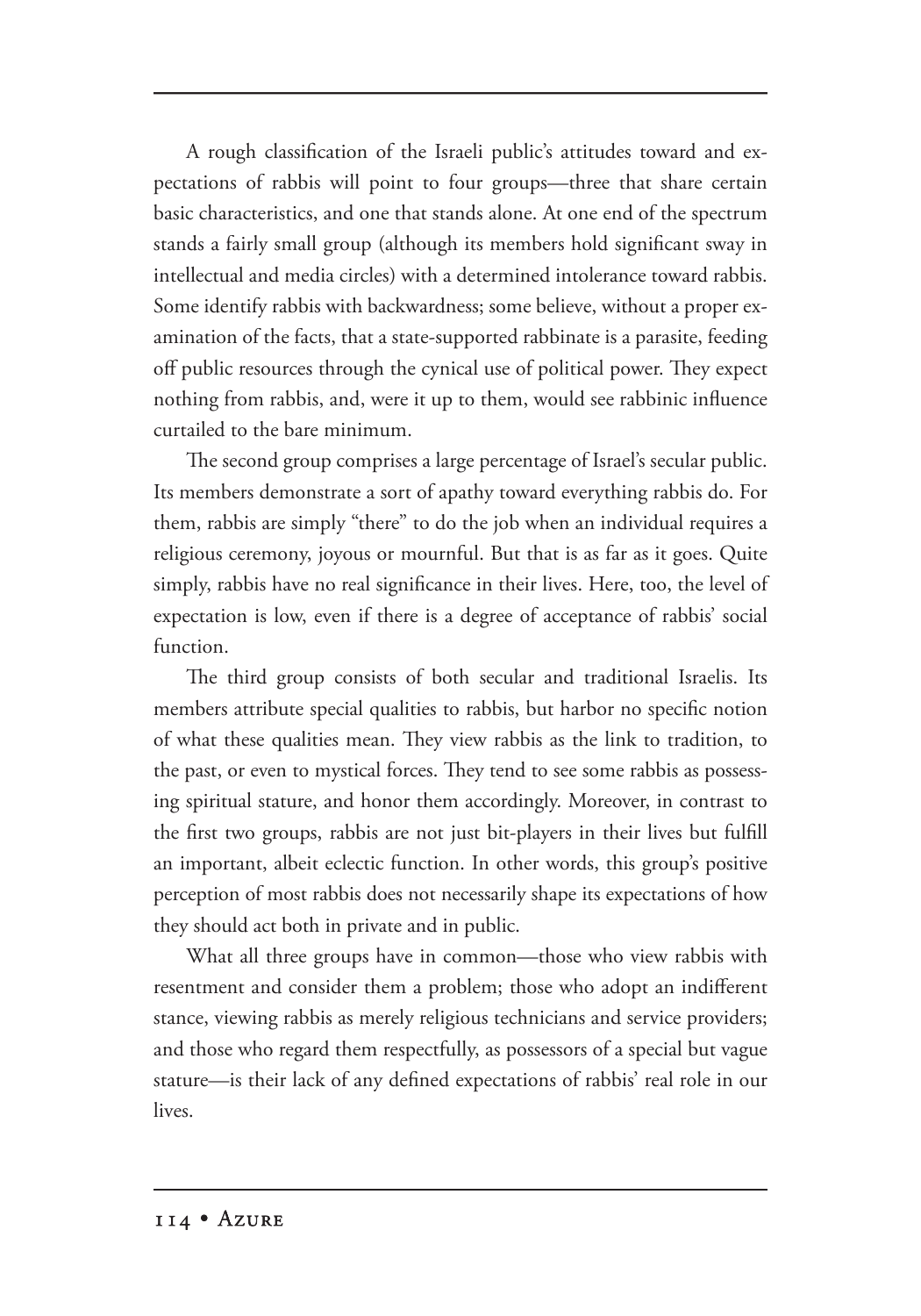The fourth group consists of a small segment of the traditional public, the majority of religious Zionists, and the entire Haredi sector (I will henceforth refer to them as the "religious group"). This group expects just about everything from rabbis. They look to them to function as a "master key," a figure who can solve all the myriad problems of individual and public life. Because this is the rabbis' most important constituency within which and for which they operate, I will now turn my attention to it.

A rabbi's role within a religious community is both interdisciplinary and multidisciplinary. It may be divided into six functions: First, the rabbi is an agent of benevolence and compassion (*hesed* ). He is the personal counselor and family therapist of his congregation. Matters of social welfare—the natural province of social workers—are frequently brought to his attention. He also advises and assists in matters of mental health, the usual domain of psychiatrists and psychologists. When a religious person's life is beset by tensions, problems, or difficulties, he expects the rabbi to grant him emotional and spiritual support, as well as social and practical guidance. Couples look to rabbinic guidance to restore domestic harmony; religious homosexuals seek rabbinic help with their plight; those who find themselves in the throes of economic hardship, who struggle with a wayward child, who desperately wish to find a life partner—all perceive the rabbi as a shoulder to lean on.

Second, the rabbi is a master of ceremonies. Observant Jews need a rabbi at significant moments in their lives, such as a circumcision (or *simhat bat*), a *bar* or *bat mitzva*, a wedding, an illness, or a death. Rabbis imbue these major intersections of life with religious significance, enhancing rites of passage through their active participation. In this capacity, as we have seen, rabbis interact not only with members of the religious community, but also with many of those in the other groups mentioned above. As a practical matter, this is an important function that takes up much of rabbis' time.

Third, the rabbi is a leader. Some lead through what they do and how they do it: They serve as role models for their pupils, followers, and communities. The rabbi, at his best, is a figure whose behavior represents qualities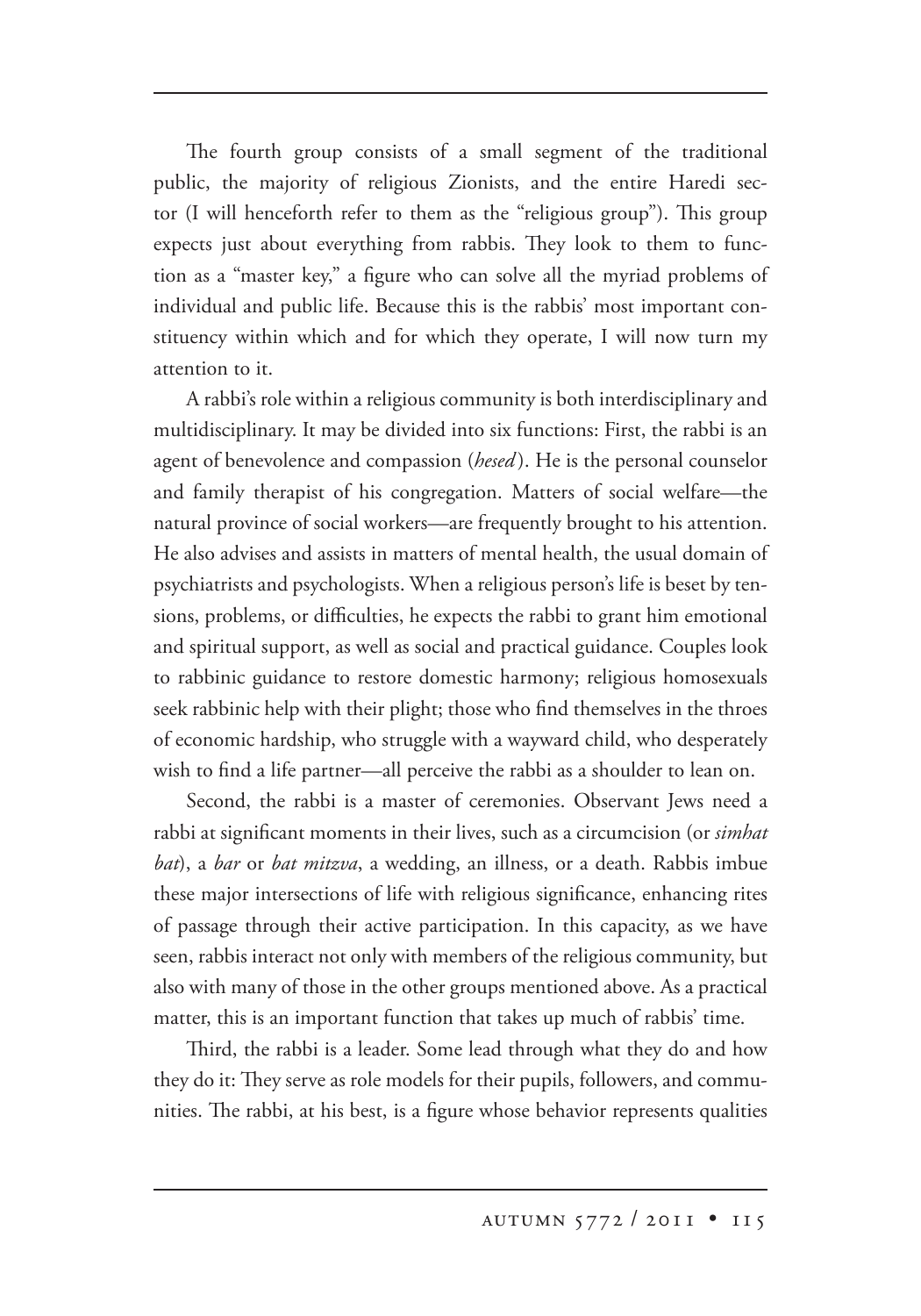for all to observe and emulate, as per the verse "and your eyes shall see your teachers."26 Some lead by means of charisma, intensified by the spiritual traits attributed to rabbis. Yet another sort of rabbinic leadership, and arguably the most prevalent, stems from rabbis' status as teachers, educators, yeshiva deans, communal service providers, and similar such positions. In practice, as we have noted, the rabbi's leadership role is usually (though not always) limited to the congregation or community in which he serves as mara d'atra. Some rabbis' leadership extends to the political arena, where they are the actual, if not official, heads of mass movements and parties. It hardly needs be said that these parties appeal chiefly to the religious public (and are thus not meeting the need for rabbinic leadership on a truly national scale).

Fourth, the rabbi is an intellectual. His daily tasks require him to demonstrate outstanding Torah scholarship, comprehensive knowledge of Jewish tradition, and fluency in halachic matters. Rabbis teach others (whether in the informal educational settings of the community, or in formal institutions such as yeshivot). They are expected to issue rulings, that is, to function as judges (and sometimes legislators) who interpret halacha and apply it to the questions placed before them. Their legal decisions are often of critical importance to those who appeal to them, whether the issue at hand relates to mundane concerns (the halachist's daily fare) or to loftier, spiritual ones. People ask rabbis questions about *kashrut* and family purity, but also about matters of life and death, state and society. When they function in this role, rabbis bear a heavy responsibility for the conduct of others. To rise to the challenge of this responsibility, rabbis must have the appropriate scholarly character and aptitude. Furthermore, to accumulate the expertise required, rabbis must devote many years to study, far more than those required to gain an academic degree. Finally, like all scholars, rabbis cannot rely only on the intensive learning required of them as young students. They must continue to dedicate a major part of each day, throughout their lives, to constant study.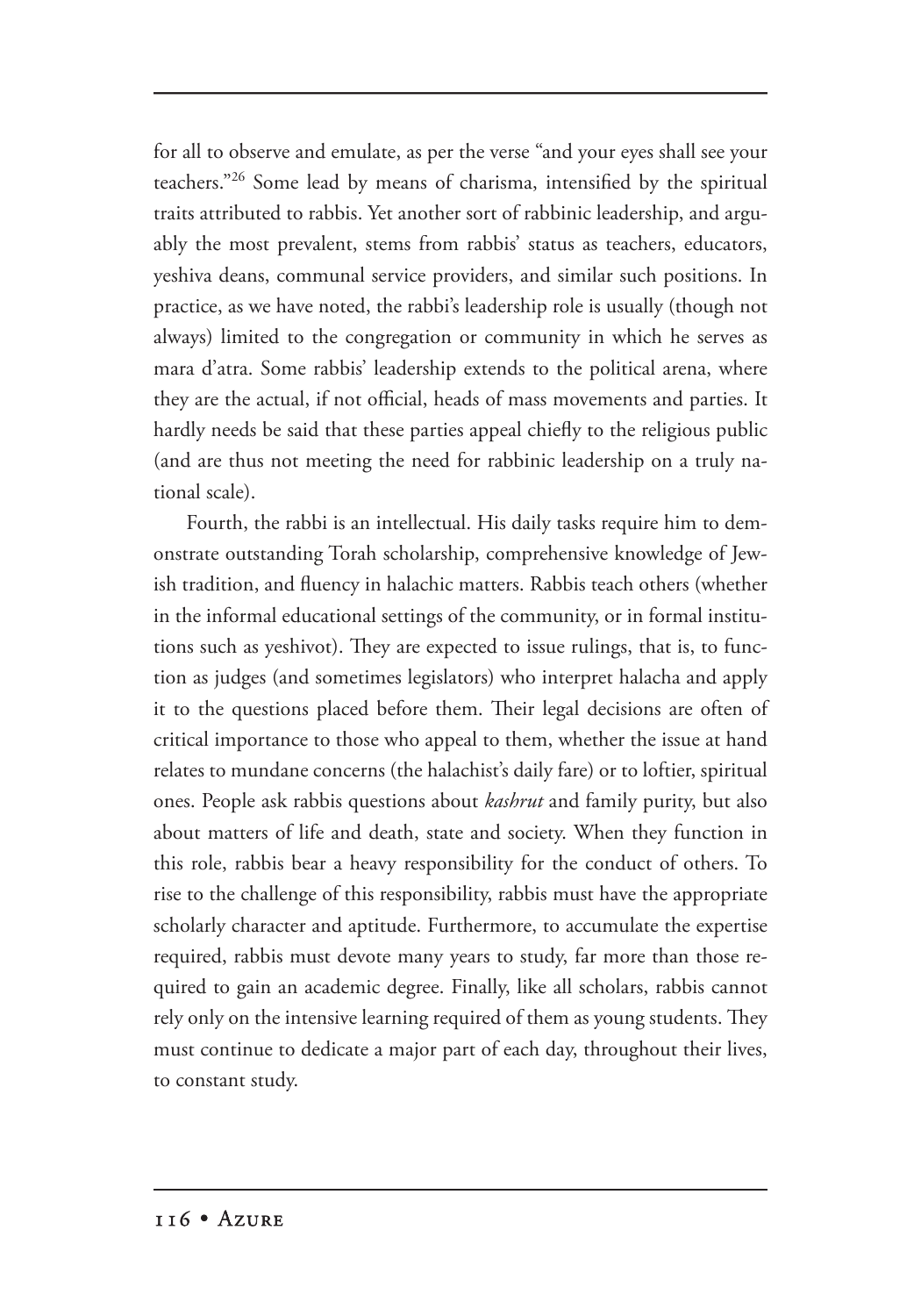Fifth, the rabbi is a spiritual figure. Rabbis are supposed to convey a religious experience to their flock. Their sermons, when not displays of scholarship, are intended to inspire their listeners, sharpen their awareness, and refine their souls. Before the High Holy Days, for example, rabbis prepare us spiritually to repent; in advance of the three pilgrimage festivals (Passover, Shavuot, and Sukkot), they guide us in the specific precepts of each holiday; during the three weeks of mourning that culminate in Tisha B'av, they try to instill in us the appropriate sense of melancholy, and so forth. Rabbis generate the community's emotions, shaping its experience of each holiday or lifecycle event. A few rabbis also deal in mysticism—whether by teaching, delivering sermons, writing, or conducting rituals—and exercise the authority of a spiritual leader inspired by the divine. Sometimes they make practical use of this stature, offering advice in a variety of fields and creating their own "courts."

Sixth, a rabbi is an ideologue. On top of rabbis' practical functions, the religious community expects them to outline a vision. Rabbis serve as the compass by which observant Jews orient themselves in the world. The rabbi is supposed to provide his community with an answer to the question "What is the straight path a person should follow?"27 Many perceive the Judaism, with its specific views and practices, as a seamless and allencompassing whole. Consequently, the vision that rabbis are required to formulate may be panoramic. This vision must serve as the basis for answering the most far-reaching questions of human philosophy, determining the concrete choices one should make at each of life's intersections, and establishing the appropriate attitude toward each milestone we encounter on our journey through the world.

Of course, this description of what the religious community expects of its rabbi requires a number of qualifications. To begin with, not all rabbis presume to fulfill all these functions. A teacher in a yeshiva, for instance, plays a different role from that of a congregational or community rabbi; a neighborhood rabbi cannot exert the authority of a leading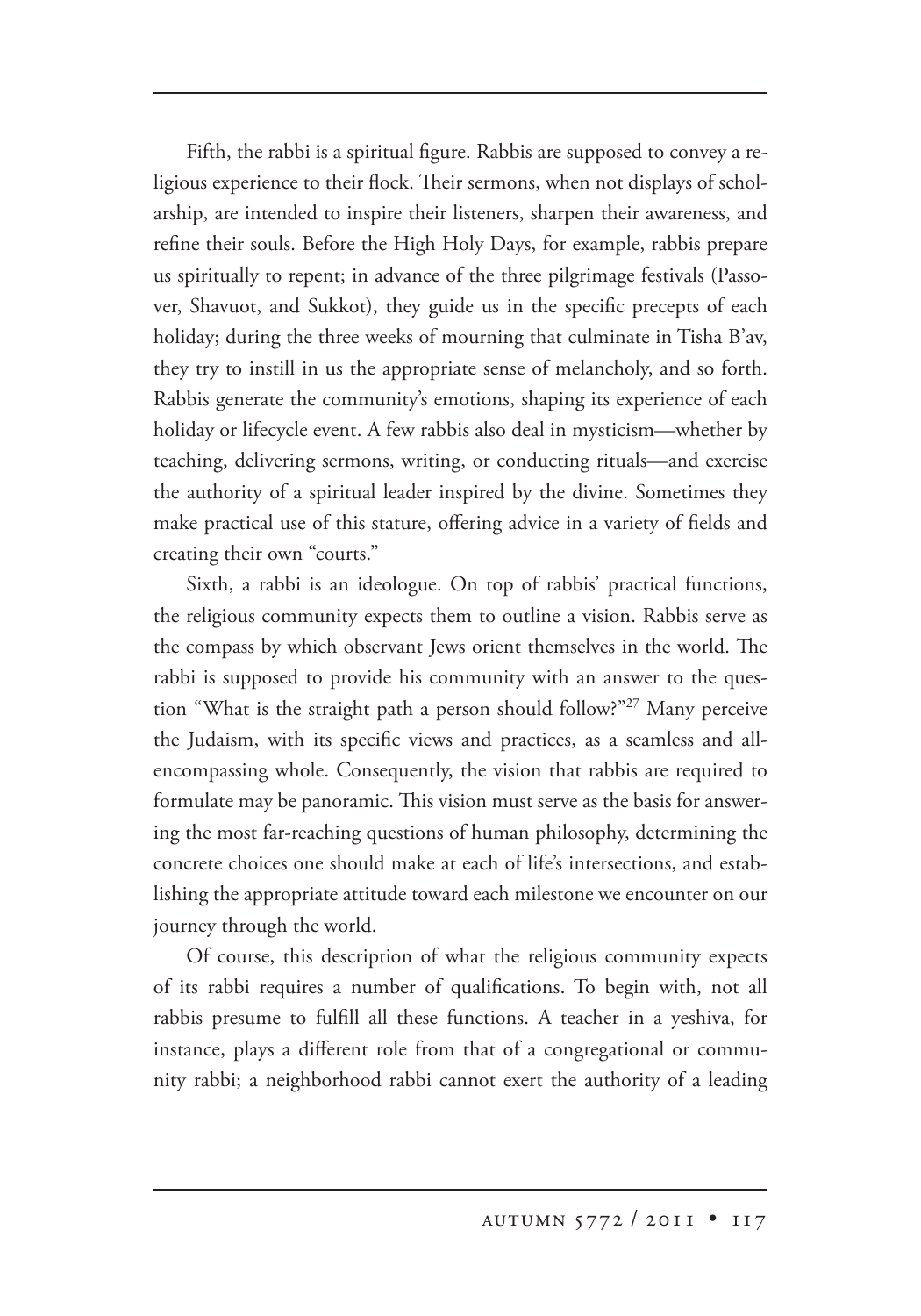*posek* (halachic decisor), etc. Furthermore, different religious communities clearly have different expectations of their rabbis. One cannot compare the needs of a small, rural congregationwith those of collegeeducated persons in the city; likewise, the students of a yeshiva high school are a different lot from the average community of their parents, composed mainly of middle-class professionals.

But none of these reservations detracts from our basic argument regarding the lofty expectations that a religious community has of its rabbi. The basic religious intuition beholds the rabbi as one who can and must fulfill all six functions at the same time. This conception developed over centuries of diasporic existence, when the rabbi was—in theory, and often in practice the primary agent in all of these areas. It is also grounded in the stories we grew up with about the powers of the sages of past generations. The contemporary rabbinic ethos is predicated on figures who are "larger than life," with no one, least of all the rabbis themselves, bothering to temper our unrealistic notions in this context.

It appears, then, that there is a huge discrepancy between the exaggerated expectations that the religious community has of its rabbis and the abysmal image of them held by the rest of the Jewish population in Israel. This is why rabbis devote most of their time and energy to the needs of the religious public: that is where the demand for their services exists, and, naturally, where they direct their supply. The obvious cost of this state of affairs, however, is an abiding neglect of rabbinic responsibility toward the entire Jewish people, and a lack of attention to the unique problems of sovereign existence.

abbis should not surrender to market forces. Their religious and social absolved responsibility requires them to venture into even those uncomfortable places where there is currently no real demand for their services. Rabbis are *supposed* to deal with the needs of the collective, to be in touch with the lives of all Jews, to stand by the side of the entire nation. Although this should be the basic instinct of all religious leaders, it has been stifled by years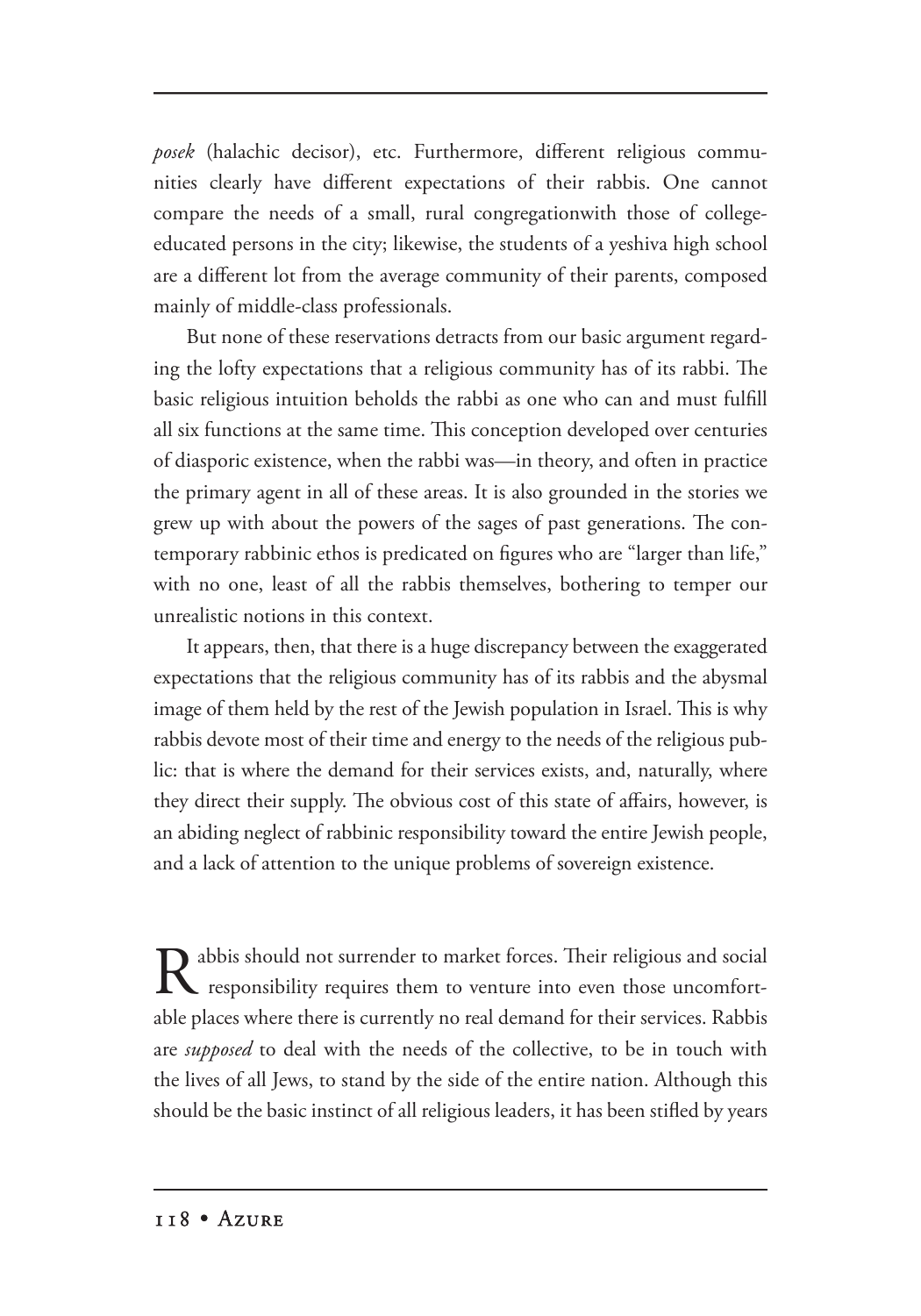of ceaseless and bitter conflict with alternative religious streams, secularism, and the imperialistic universal value systems that have penetrated the core of the Jewish world. Over the last two centuries, rabbis have become used to grappling with the challenges of daily life, to engaging in the protection of "the remnant of Israel"—and have made do with that.

I do not mean to belittle rabbis' achievements as leaders of the religious community. Theirs has indeed been a noteworthy success, considering the many obstacles posed by both the environment (see section II) and manner (see section III) in which they work. We can enumerate a long list of their accomplishments in this regard. For one, rabbis exercise tremendous influence over the collective agenda of the religious public. Religious political activity is subject to substantial rabbinic sway (for better or worse); the community's formal educational institutions are headed by rabbis (or persons sanctioned by rabbis); informal education—such as the religious youth movements—is under close rabbinic supervision; the most prominent public spokespersons of the community are rabbis. They, rather than intellectuals or politicians or social activists, are viewed as the authentic representatives of the Orthodox public. In general, rabbis continue to occupy the main positions of leadership in the religious community.

This success must be attributed, first and foremost, to rabbis' impressive dedication to their mission. A close study of a long line of rabbis of different ages and background, reveals that they all share a profound sense of duty regarding their work. Many rabbis operate twenty-four hours a day, seven days a week, often sacrificing opportunities for personal development and options for greater economic compensation; their families, too, pay a heavy price. To satisfy the almost boundless expectations people have of them, rabbis labor morning and night, multi-tasking as teachers, arbiters, counselors, and leaders, not to mention officiating at hundreds of ceremonies each year. It is a sure recipe for burnout—but rabbis are not allowed that luxury. A rabbi must always be available, and at his best, at any time, almost unconditionally, on almost every subject, for almost every person. Evening after evening, rabbis drag themselves to their constituents' celebrations and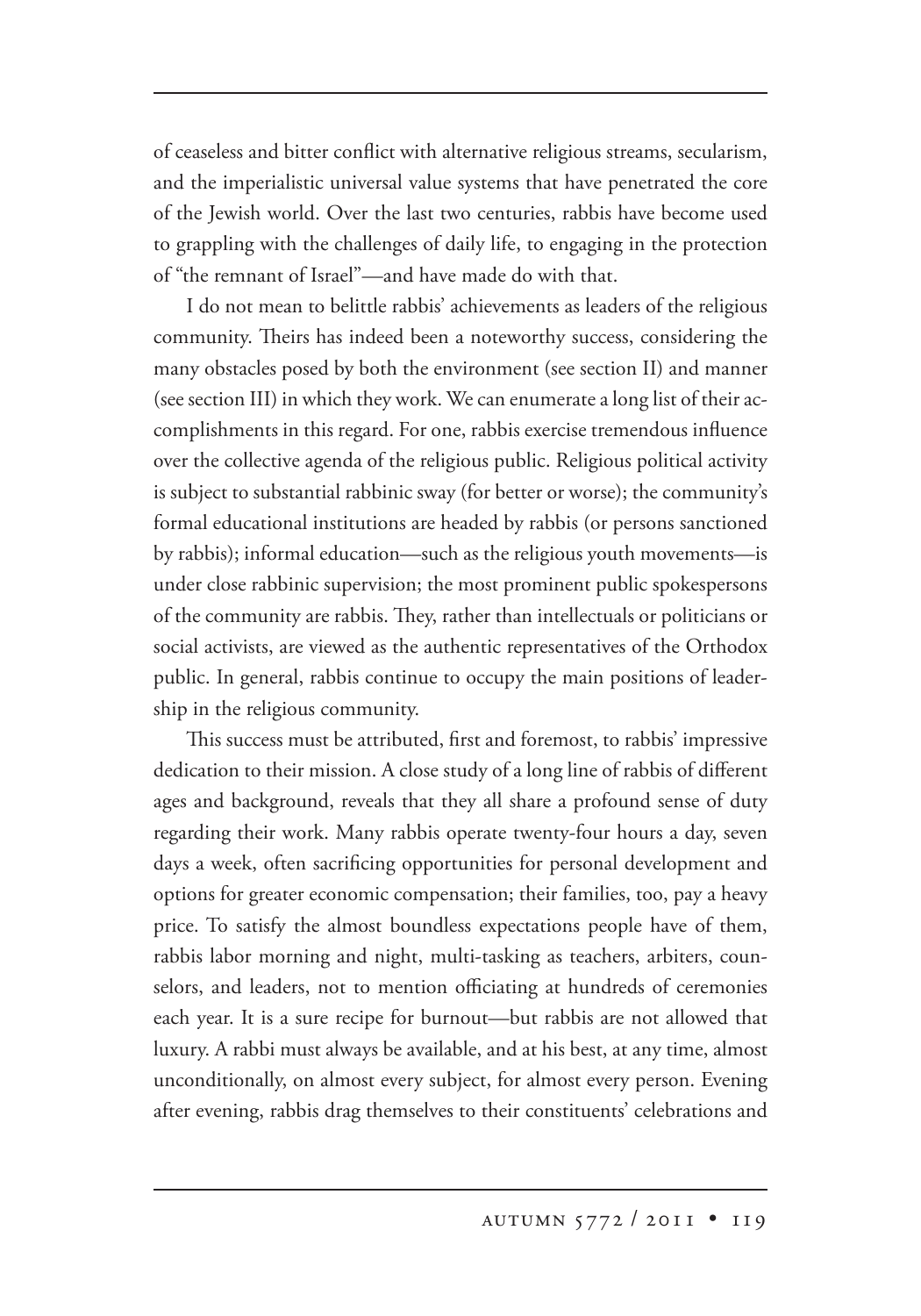also, unfortunately, to rites of mourning and consolation. Shabbat and the festivals are the most strenuous days of their work schedule. One cannot overstate the physical and emotional fortitude displayed by rabbis who provide services literally around the clock. Indeed, rabbis' dedication to their job must certainly merit our honor and respect.

But is this how it ought to be? Are rabbis doomed always to work at a killing pace, on the verge of collapse? Has anyone ever given serious thought to the management of rabbinic human resources? Alongside the profit that results from rabbis' dedication, has anyone ever tallied he losses—that is, the things that rabbis don't do (or do less than optimally) because they are running an endless race to satisfy such far-reaching expectations? What price does a rabbi with intellectual aspirations pay for conducting weddings almost every evening? What price do congregants pay when their rabbi is always worn out? What is the quality of the halachic rulings scribbled by a rabbi, under pressure, in the intervals between fulfilling so many other functions? Is it possible for a rabbi to produce profound thought, not to mention a broad vision, when he is booked solid until further notice? How can a rabbi, no matter how dedicated, succeed in his simultaneous efforts to be a psychologist and social worker, a scholar and educator, a leader and ideologue, a spiritual leader as well as the star (and sometimes also the producer) of a never-ending series of dramatic events in the lives of other people, many of whom he barely knows?

The non-rabbinic world never imposes such unrealistic expectations on anyone. A scholar sits in the library all day and emerges only for short teaching assignments. The mental-health professional works in an institution, following clear guidelines and procedures, during regular hours. But each of the rabbi's jobs is a profession in itself, one that normally requires full-time commitment and, most importantly, specialization and focused attention. Can the rabbis' extraordinary dedication substitute for all of these? We must concede that the classic rabbinic model—that of an Atlas bearing the weight of the world on his shoulders—rests on a rather shaky foundation.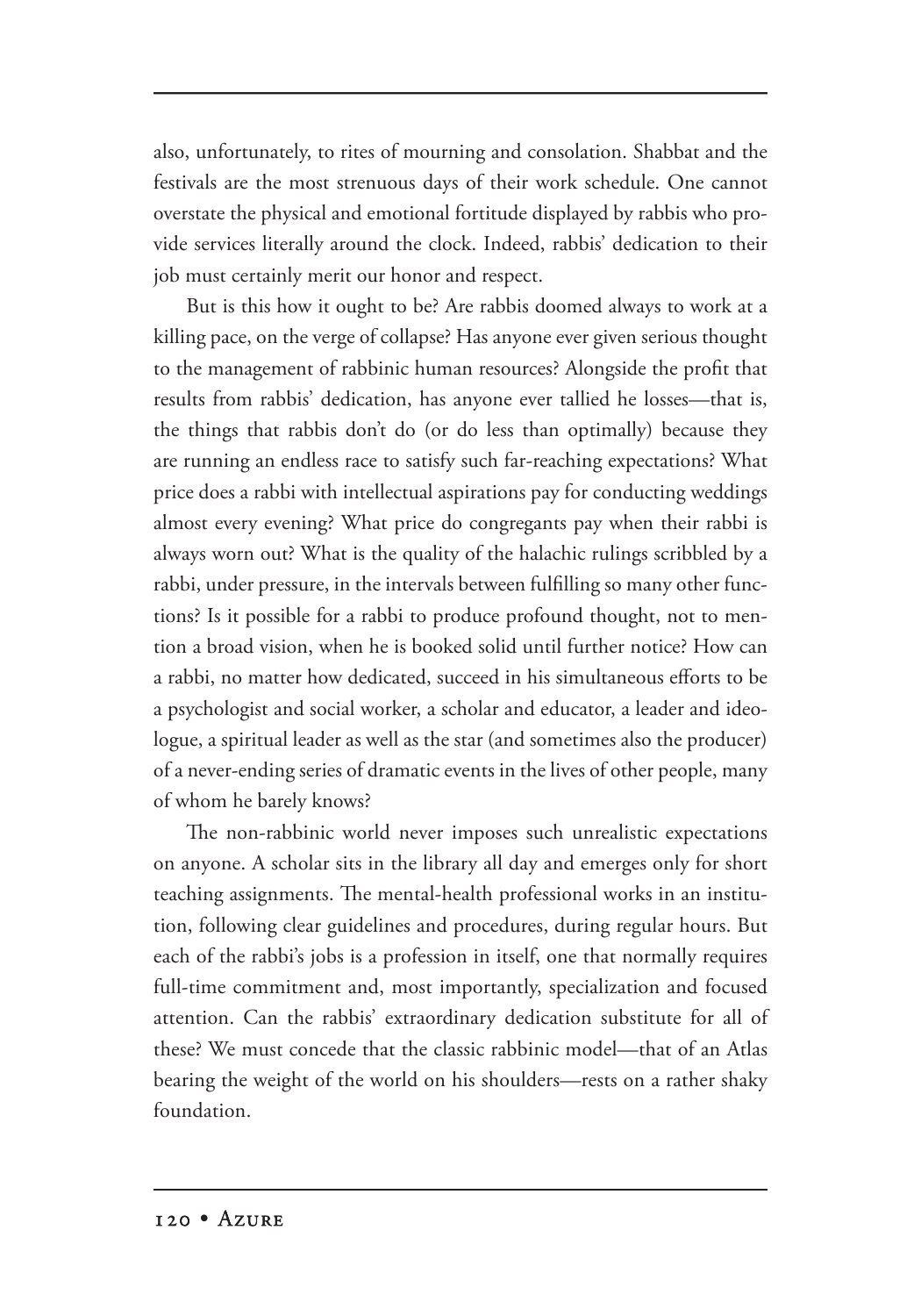This essay is not meant to discuss ways of restructuring the rabbi's job within the religious community. However, by recognizing the extent of the problems he currently faces, we may have a better understanding of the sociofunctional background that prevents rabbis from attending to the needs of the Jewish people as a whole. A fundamental condition for rabbis' participation in the national leadership is a change of their role within the community. The rabbis' already breaking backs cannot support the additional burden of national responsibility.

Rabbis willing to take up the gauntlet of national leadership must therefore fulfill certain requirements. The first—and far from simple requirement is that they free themselves of at least some of their current responsibilities vis-à-vis the religious community. I am not proposing, heaven forbid, that a rabbi sever his ties with his congregation; that link, after all, is the source of his power and authority, as well as the moral underpinning of his activity. But communities must learn to distinguish between rabbis who are service providers and rabbis who are leaders. At the same time, rabbis groomed for leadership must relinquish some of the social and individual aspects of their work. Perhaps we must establish special programs to train rabbis for leadership, institutions that not only would serve as an incubator for their skills, but would also bring them into contact with the regular demands made of a community rabbi.

A second requirement is the need for specialization. How can it be that, after completing their basic course of study, all liberal professionals attorneys, physicians, accountants, scientists—specialize so as to improve their performance, whereas rabbis are expected to function without the benefit of on-the-job training? Of course, some rabbis choose to narrow their focus to certain areas and avoid engaging in others. Nevertheless, we see very few examples of organized and deliberate rabbinic specialization in the different fields of Judaic studies. To improve rabbis' performance, not only do we have to release them from the yoke of everyday burdens, we must also fit them with the yoke of professional specialization. And yet, we must beware: Though important, specialization can also impede the development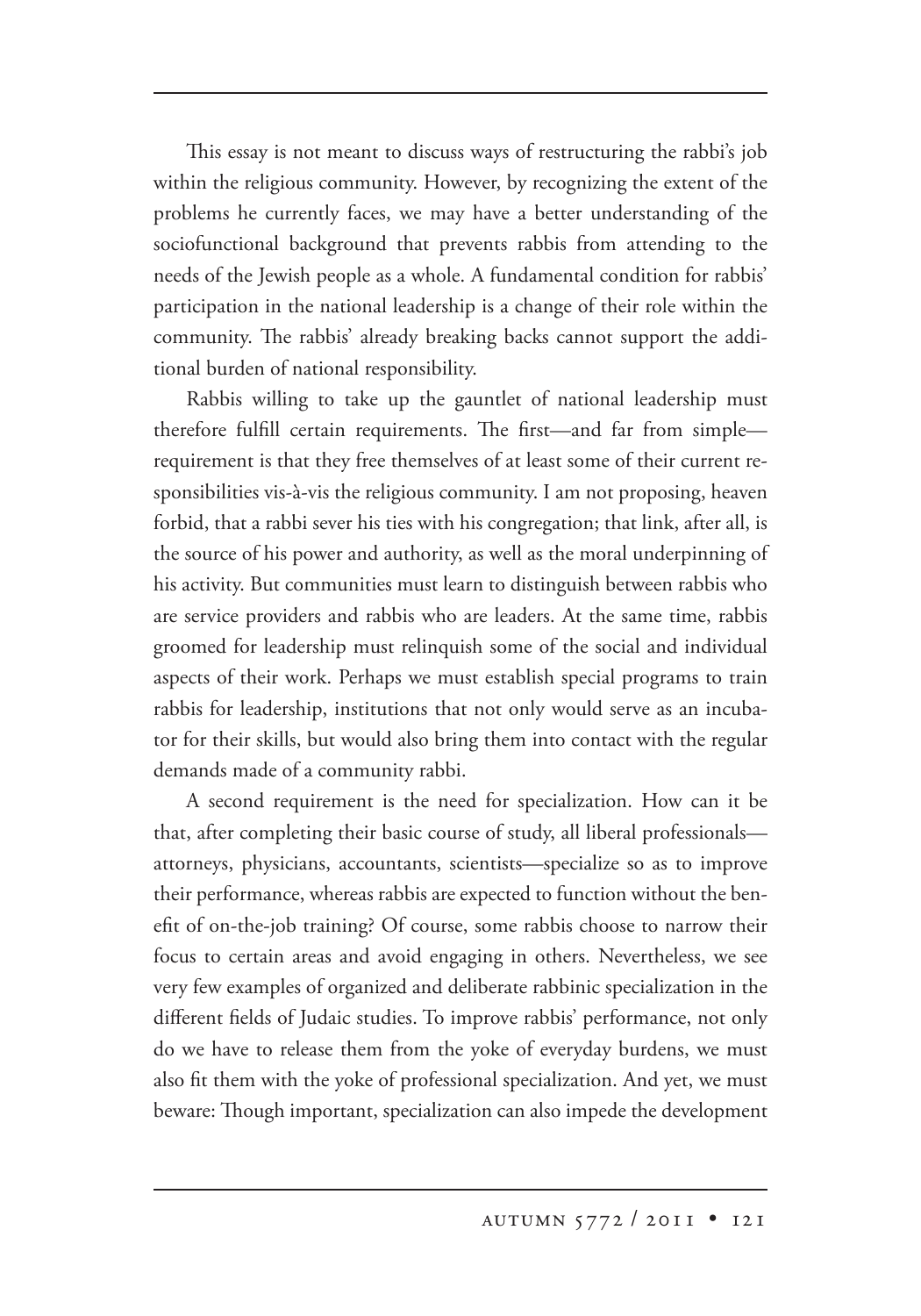of leadership. I am not, therefore, calling for the cultivation of rabbis who are experts in their field but have otherwise narrow educational or personal horizons. It should be obvious that national leadership demands renaissance men. The demand for specialization must be understood as a call to shape the character of the rabbi as one who can delve deeply into matters, who has experience with such depth and understands what it means.

The first two requirements are prerequisites for the creation of a relevant rabbinic leadership. Although necessary, they are not sufficient, however. The third and most important condition is that rabbis be willing to address the ideological issues they have thus far neglected, in particular the religious position—both theoretical and practical—with regard to the three central elements of Jewish life today: the state, secularism, and liberal culture (see section III). Absent a systematic doctrine dealing with these phenomena, rabbis are doomed to remain a sectoral leadership whose leverage depends utterly on the size of the religious electorate. Were it only a question of rabbis' place in Israeli society (an important issue in its own right), that would be one thing. But I believe that Israeli society is in dire need of rabbis who are engaged with the *entire* polity, rabbis who can provide it with spiritual, moral, and human guidance. Here I am seeking not the good of the rabbis, but the good of us all.

The pioneers of neo-Orthodoxy in nineteenth-century Germany, and later the leading thinkers of religious Zionism, combined—each in his own way—a general education with involvement in public life outside the religious community. A few examples:

Rabbi Samson Raphael Hirsch, who propounded the philosophy of *Torah im derech eretz* (literally, "Torah with the way of the world"), established an Orthodox school in Frankfurt that invested as much time—if not more so—in the teaching of secular subjects (chiefly the sciences) as it did in Jewish education.<sup>28</sup> Hirsch did not choose this course for tactical or pragmatic reasons, such as the need to contend with the trends of modernity and emancipation. Rather, he considered the integration of religious and secular studies an authentic Jewish value.<sup>29</sup> In 1873, Rabbi Azriel Hildesheimer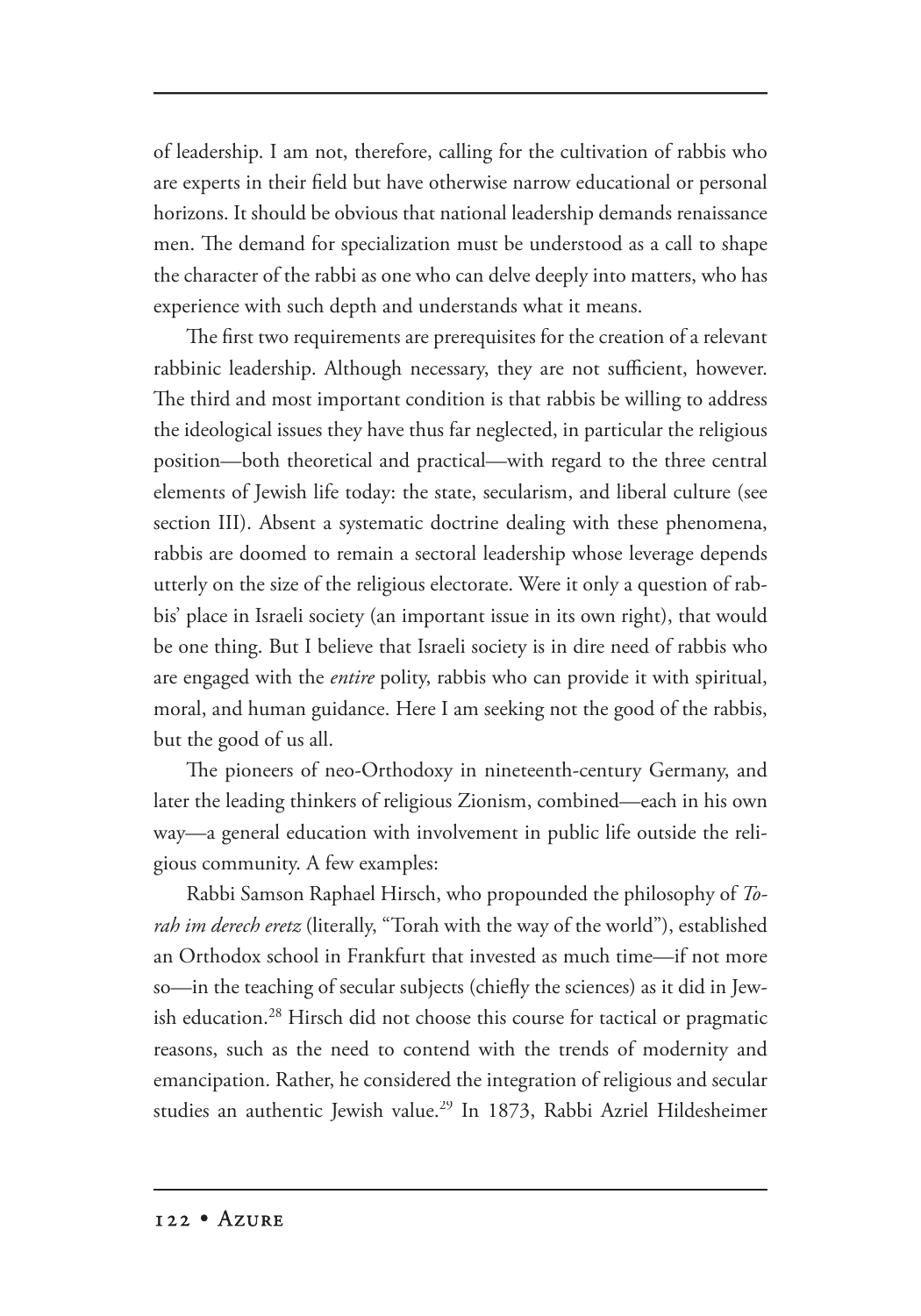founded the rabbinical seminary in Berlin, whose curriculum combined high-level Jewish learning with secular studies. In addition to Talmud, halacha, and Bible, students took courses in literature, history, philology, Near Eastern languages, and philosophy. Admission was predicated on having a high-school diploma. After their morning classes in the *beit midrash*, students attended university in the afternoon and completed their doctoral dissertations.<sup>30</sup>

Rabbi Yehiel Jacob Weinberg, rector of the Hildesheimer Rabbinical Seminary until its closure on the eve of the Second World War, explained in the introduction to his responsa *Seridei Esh*:

Rabbis, as the bearers of the word of God, must expound for their people and the world Judaism's view on all the issues of morality, law, and social justice that confound the new generation. They must demonstrate that Judaism is not just a set of religious laws and customs, but a decisive spiritual force in human life. And, of course, they must not leave any problem or offense by the natural sciences without a fair and persuasive response.

According to Rabbi Weinberg, moreover, a rabbi must "be familiar with the goings on around him in the world of science and literature and the changing cultural currents. Without a systematic education, and without knowing the language of modern thought, he will not be able to find the pathway into, and emotional contact with, the inner world of the youth and members of the new generation."31

In the United States, Yeshiva University also embraces the ideology of *Torah u'madda* ("Torah and science"). Rabbi Professor Norman Lamm, its longtime president, saw no need to "reconcile" Torah and science, because the two are not antithetical in the first place: "Whereas it may be true that effectively Torah and culture become estranged from each other… in essence they are part of one continuum. Hence, the motivating mission of Torah u'madda must be to reunite and restore an original harmony."<sup>32</sup>

Rabbi Abraham Isaac Kook, the most important leader of religious Zionism in the twentieth century, taught us the importance of the three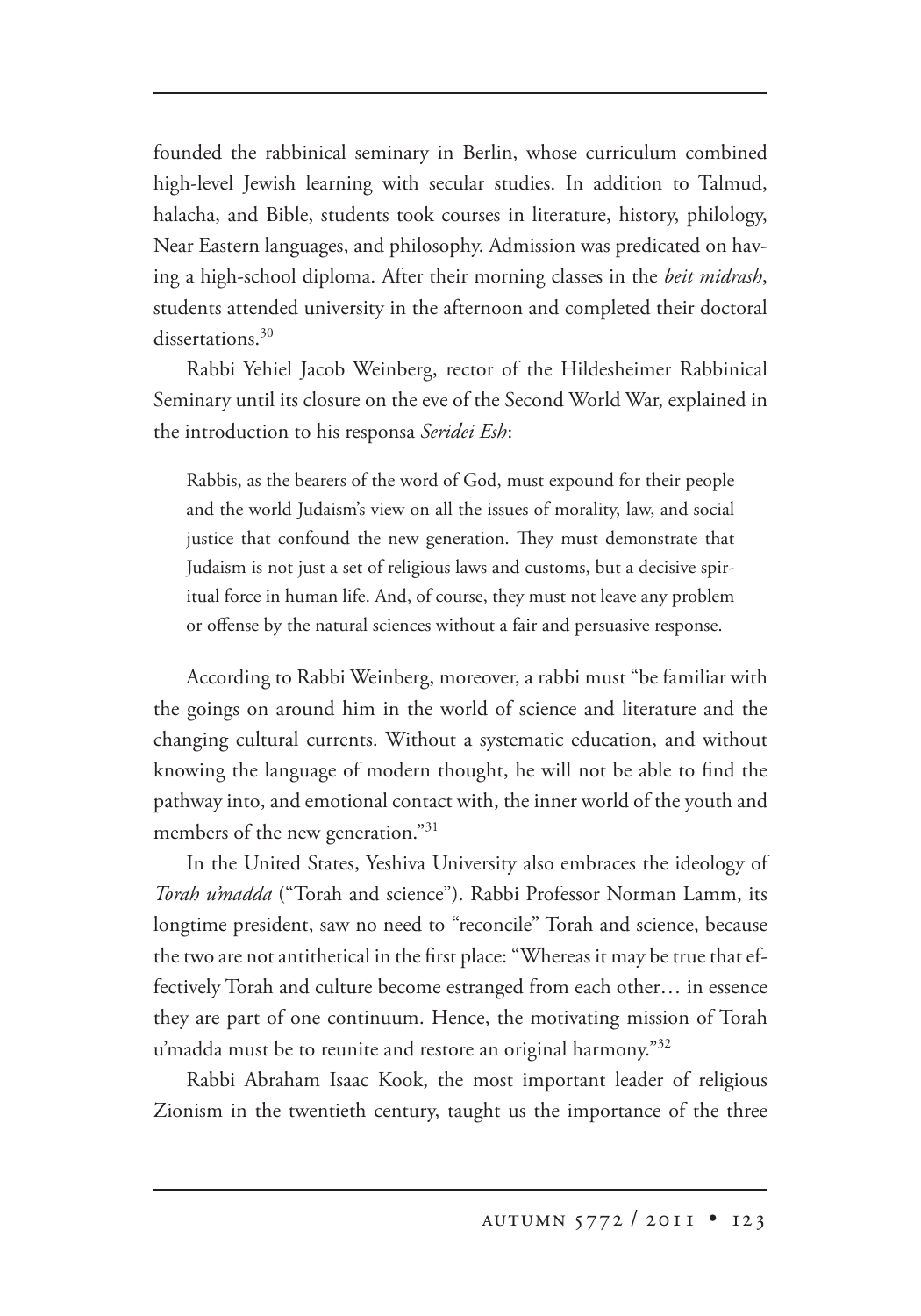forces that must be combined and balanced: holiness (religion), the nation (nationalism), and humanity (i.e., humanism, education, culture, ethics). In his words:

The three official parties in the life of our nation: one, the Orthodox party… which carries the banner of the holy… Torah and commandments, faith, and all that is holy in Israel; the second, the new Nationalist party…; the third is the Liberal party… which seeks the universal human content of the Enlightenment, culture, ethics, and so forth…. We must always aspire to come to this healthy state, in which these three forces together will rein in all their plenitude and goodness, in a whole, harmonious state in which there is neither lack nor superfluity, for the Holy, the nation, and man will cleave together in a love lofty and practical.<sup>33</sup>

Rabbis who wish to lead all Jews cannot limit themselves to the religious and national message. Their leadership must incorporate the humanistic message as well, including ethics, culture, and an openness to secular education.

Rabbi Joseph B. Soloveitchik, the most important leader of modern Orthodoxy in the United States in the twentieth century, was another thinker who emphasized the religious imperative to be involved, to accept responsibility, and to answer the general human questions that engage every society. He explained,

The Jewish religious tradition expresses itself in a fusion of universalism and singularism. On the one hand, Jews are vitally concerned with the problems affecting the common destiny of man. We consider ourselves members of the universal community charged with the responsibility of promoting progress in all fields, economic, social, scientific, and ethical. As such we are opposed to a philosophy of isolationism… which would see the Jews living in a culturally closed society.<sup>34</sup>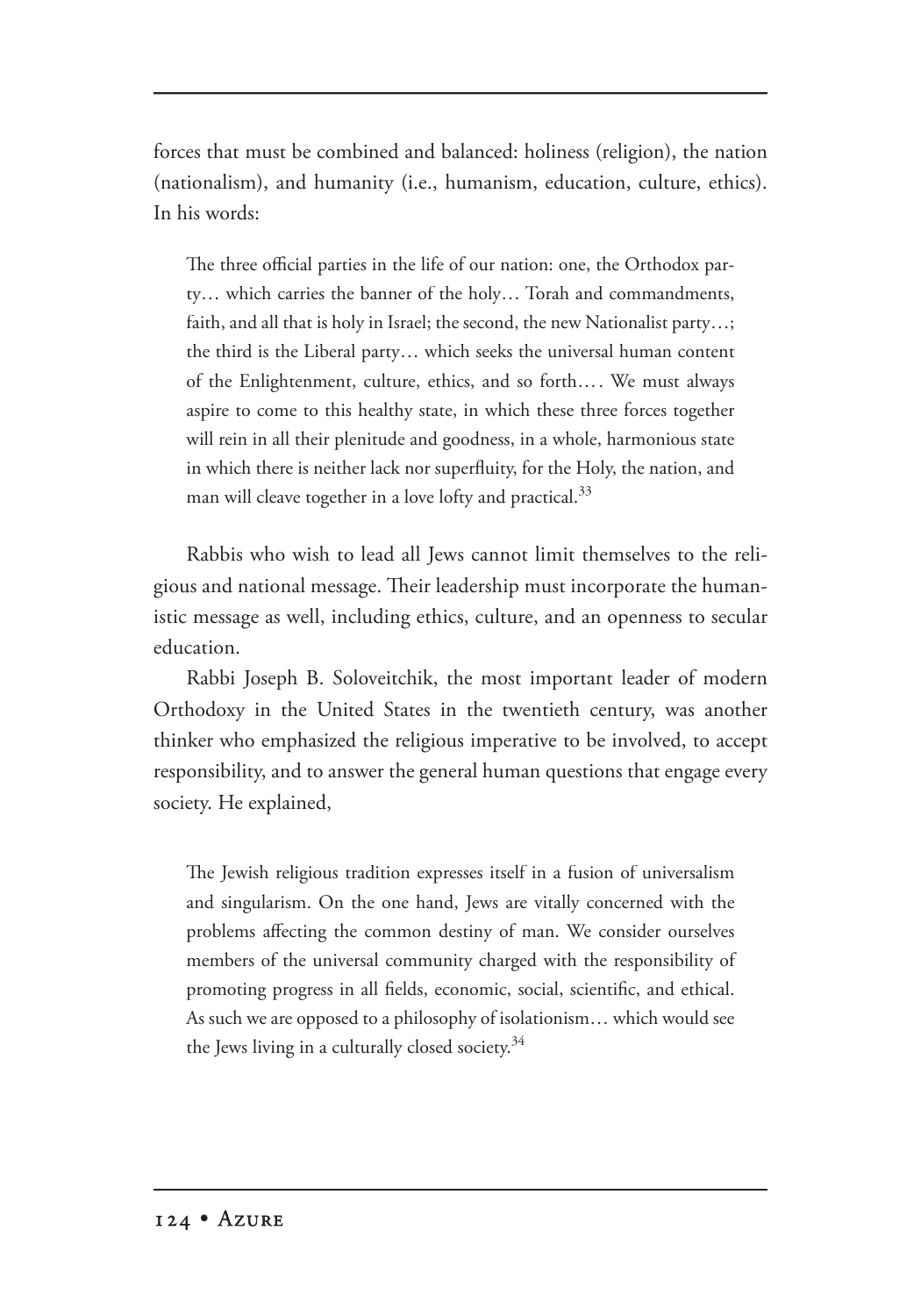Orthodoxy is coping both creatively and dynamically with the changes in our world. As Rabbi Mordechai Breuer has pointed out, $35$  in the course of two hundred years Orthodoxy has given birth to Hasidism, the *Musar* movement, the yeshiva world, rabbinic seminaries, *Torah im derech eretz*, the revolution in women's education, and religious Zionism. This impressive list attests to an inherent dynamism in religious thought and its distinct potential to respond to changing times. But it is not enough. We now need another revolution, this one of *ideas*, to make it possible for Orthodoxy and its rabbis to serve once again as the leaders of all Jews. All of the religious thinkers I have quoted here emphasized the openness that the religious leadership must evince toward both the universal and human facets of our lives. I could back my claim with many more excerpts from their discussions on this subject. Granted many of them made their positions clear before the establishment of Israel, or, in the case of Rabbi Soloveitchik, in reference to a community that resides outside of it. But if this philosophy was appropriate for Germany in the nineteenth century, or for the United States in the twentieth, how much more so in the case of a Jewish state, where rabbis can contribute not only as an outside influence on a foreign culture, but also as leaders who have a direct impact on the life of the entire nation.

*Yedidia Z. Stern is a professor at Bar-Ilan University and vice president of research at*  the Israel Democracy Institute. The original version of this essay was published in Rabbis and Rabbinate: The Challenge, eds. Shuki Friedman and Yedidia Z. Stern (Jeru*salem: Israel Democracy Institute and Am Oved, 2011), vol. 1, pp. 79-106 [Hebrew].*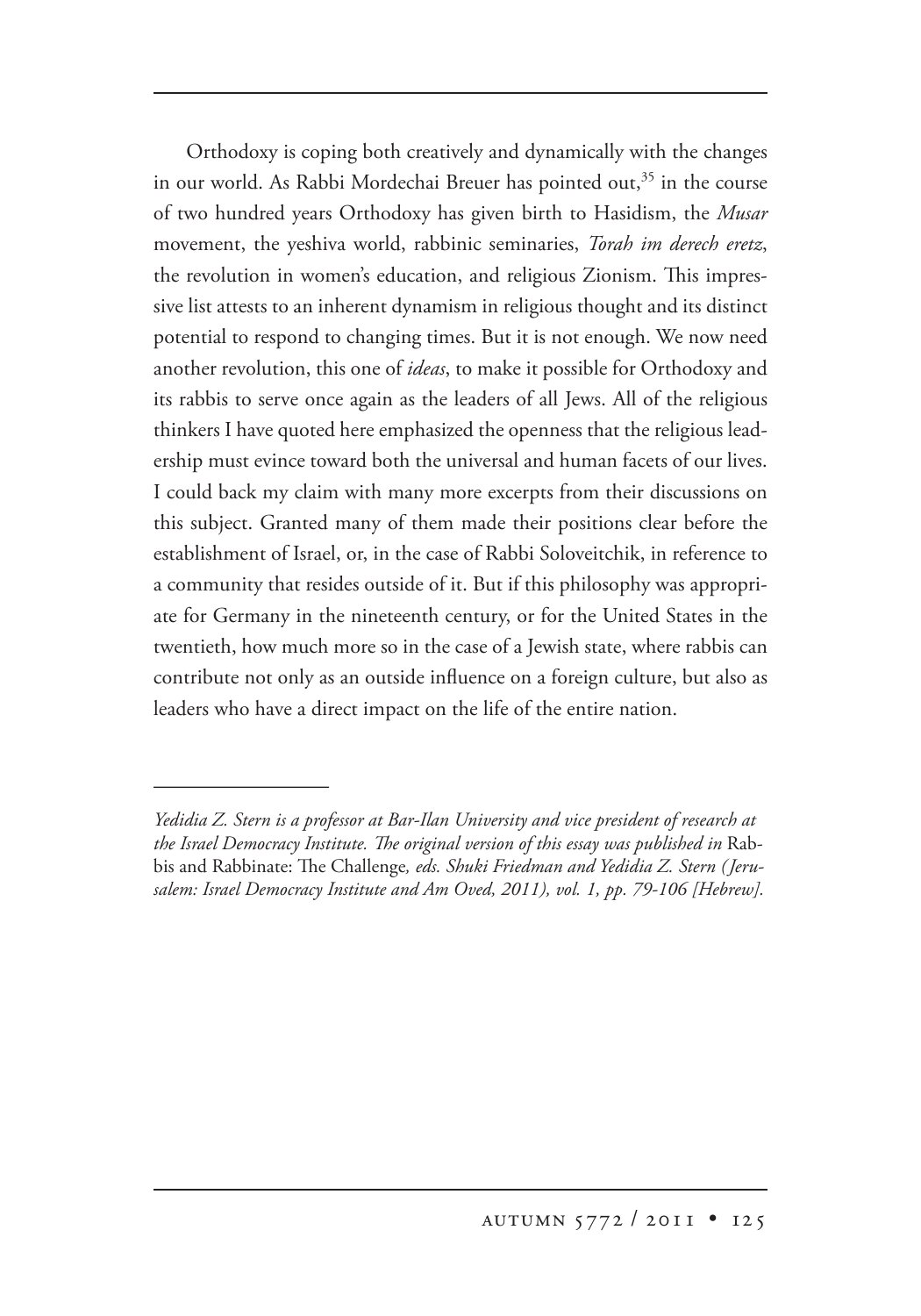## *Notes*

1. With the end of the period of the Geonim (in the eleventh century), halachic authority became decentralized and gradually departed from its center in Babylonia to the rest of the diaspora. This seems to be when the honorific "rabbi," in the sense of the religious community leader (as distinct from its previous and more general application), came into formal use. Even before then, of course, religious authorities functioned as leaders under other titles—*rosh yeshiva*, *gaon*, *dayyan*, c*hacham*, *nasi*, etc.

2. For a description of the relations between religious and political leaders over the course of Jewish history, see Yedidia Z. Stern, "Public Leadership as Halachic Authority," in Avi Sagi, David Schwartz, and Yedidia Z. Stern, eds., *Judaism: A Dialogue Between Cultures* (Jerusalem: Magnes, 1999), p. 235 [Hebrew].

3. The state's organs also include the Chief Rabbinate, and the rabbinical courts that are part of the Israeli judicial system; but the practical scope of their leadership is highly limited.

4. A number of clarifications are in order: First, we must distinguish Haredi rabbis from other rabbis, notably those of the religious-Zionist public. The former tend to see themselves as sectoral leaders only (the Lubavitcher Rebbe was a prominent exception to this rule), whereas the latter, at least according to their declared ideology, seek to bear the responsibility for *Klal Yisrael* (all of Israel). This essay will thus focus on the non-Haredi rabbinate. Second, rabbis—like members of any professional group—are men of diverse talents, training, and ambitions. Few are actually suited for leadership roles. This essay will focus on them. See the discussion below, at the end of section IV. Third, the main thrust of my remarks relates to Israeli rabbis, rather than to rabbis in the diaspora.

5. I Samuel 9:2.

6. An apt expression of this is a statement made by former education minister Meir Sheetrit during a Kadima party convention: "We have disengaged ourselves of all ideologies. That is Kadima's uniqueness. We have here former Labor party members, former Likud members, and friends who have not been in any other parties before this. We don't have carry the baggage of the heritage of Ze'ev Jabotinsky or Berl Katzenelson on our back. We are looking only to the future." See Ahiya Raved, "Kadima: We Have No Ideology," YnetNews, March 26, 2006.

7. In eastern countries, rabbis were addressed by the title *chacham*, meaning "sage" or "wise man."

8. See, for example, Yitzhak Baer, "The Origins of Jewish Communal Organization in the Middle Ages," *Ziyyon* 15 (1949), pp. 1-41 [Hebrew]; Haim Hillel Ben Sasson, ed., *The Medieval Jewish Community* (Jerusalem: Zalman Shazar Center, 1976) [Hebrew]; Isaiah Gafni, Avraham Grossman, Yosef Kaplan, and Israel Bartal, eds.,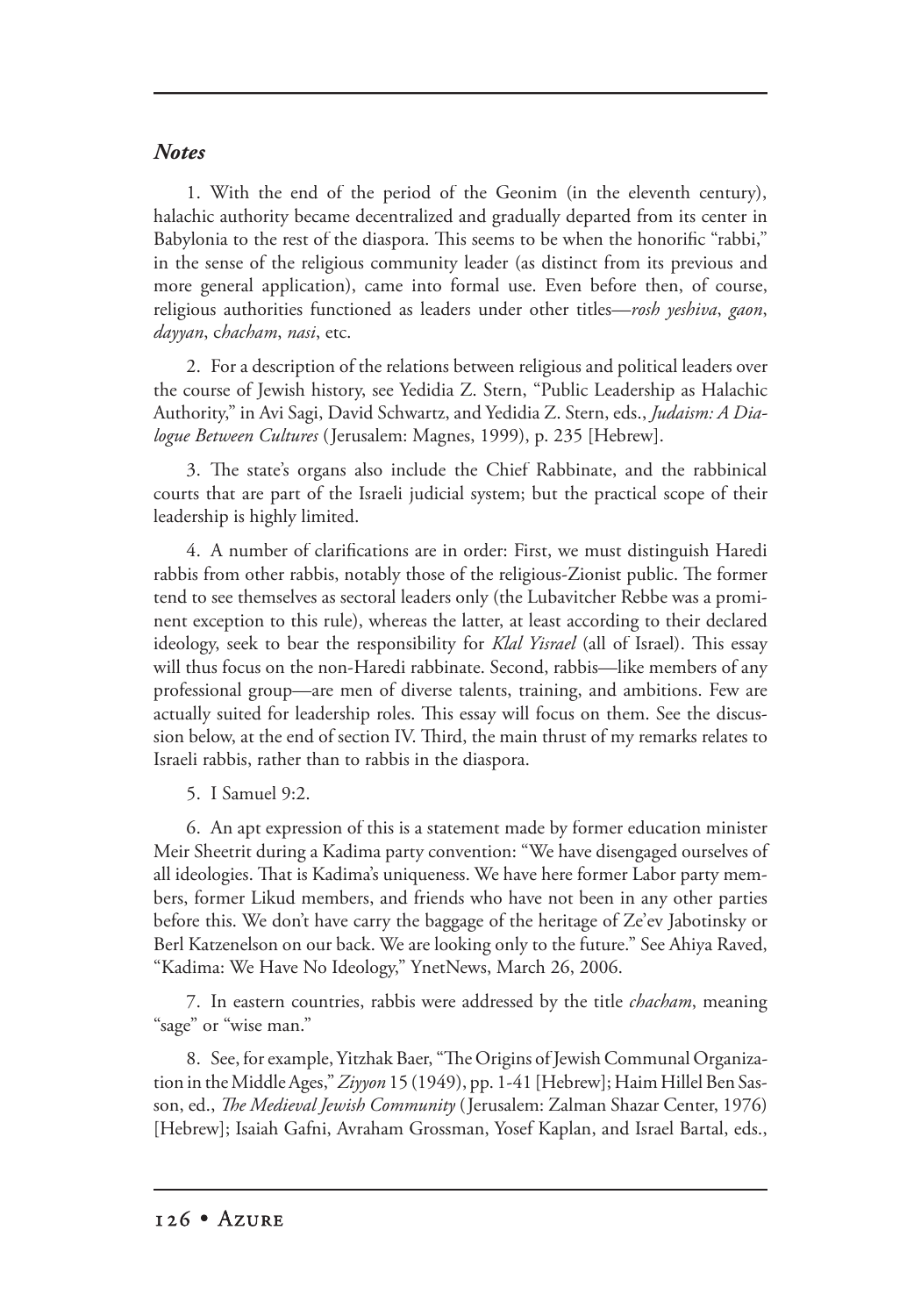*Jewish Self-Rule Through the Ages* (Jerusalem: Zalman Shazar Center, 2001-2004) [Hebrew].

9. Sanhedrin 23a. Rabbi Moses Isserles (*Shulhan Aruch*, *Hoshen Mishpat* 8:1 and 22:1) ruled that if a rabbinic judge has been recognized as such by the public, litigants cannot object to his presence on the bench. In the original context, the phrase refers to the authority of judges to preside in monetary disputes; its use in the present context is metaphorical only.

10. See Menachem Elon, *Jewish Law* (Jerusalem: Magnes, 1988), p. 70 [Hebrew]. Elon holds that the development of Jewish civil law also influenced public law through the numerous rabbinic responsa on these topics. But halachic texts, and responsa in particular, relate only to practical questions (see Yedidia Z. Stern, ed., *The Responsa Literature: Conversion Through the Lens of the Generations* (Tel Aviv: Yediot Aharonot, 2008), p. 13 [Hebrew]). This is why, until the birth of the state, halacha never addressed substantive public questions associated with sovereign statehood (such as majority rule), as opposed to communal life.

11. The mechanism of "community regulations" did indeed define norms in various matters, including some that fall within the realm of public law. This mechanism, however, was not created by a formal body that produced regulations valid for all Jews at all times; rather, it was a patchwork of ad-hoc solutions, enacted for a particular time and place. What is more, leading rabbinic *poskim* (halachic decisors) held that the validity of such regulations derives from the consent of the community and not from the authority of those enacting them (hence the phrase "consent of the community," by which these regulations were often referred to). See Elon, *Jewish Law*, p. 558 onward.

12. Yaakov Blidstein, *Political Concepts in Maimonidean Halacha* (Ramat Gan: Bar-Ilan University, 2001), pp. 264-277 [Hebrew].

13. Deuteronomy 7:2. This prohibition was interpreted to include bans on selling land to non-Jews, giving them gifts, and praising their works.

14. See Yedidia Z. Stern, "Religion and State: The Halachic Silence," in Nahum Langenthal and Shuki Friedman, eds., *The Conflict: Religion and State in Israel* (Tel Aviv: Yediot Aharonot, 2002), p. 37 [Hebrew].

15. See, for example, Mishna Sanhedrin 10:1; Maimonides, Commentary on the Mishna, introduction to this chapter.

16. See, for example, *Shulhan Aruch*, *Orach Haim* 385:3.

17. See, for example, Tosefta Horayot 1 (ed. Zuckermandel, p. 474).

18. See, for example, Sanhedrin 26b.

19. Rabbi Jacob Ettlinger, responsa *Binyan Tziyyon ha-Hadashot*, sec. 23; see also Maimonides, Commentary on the Mishna, Hullin 1:2.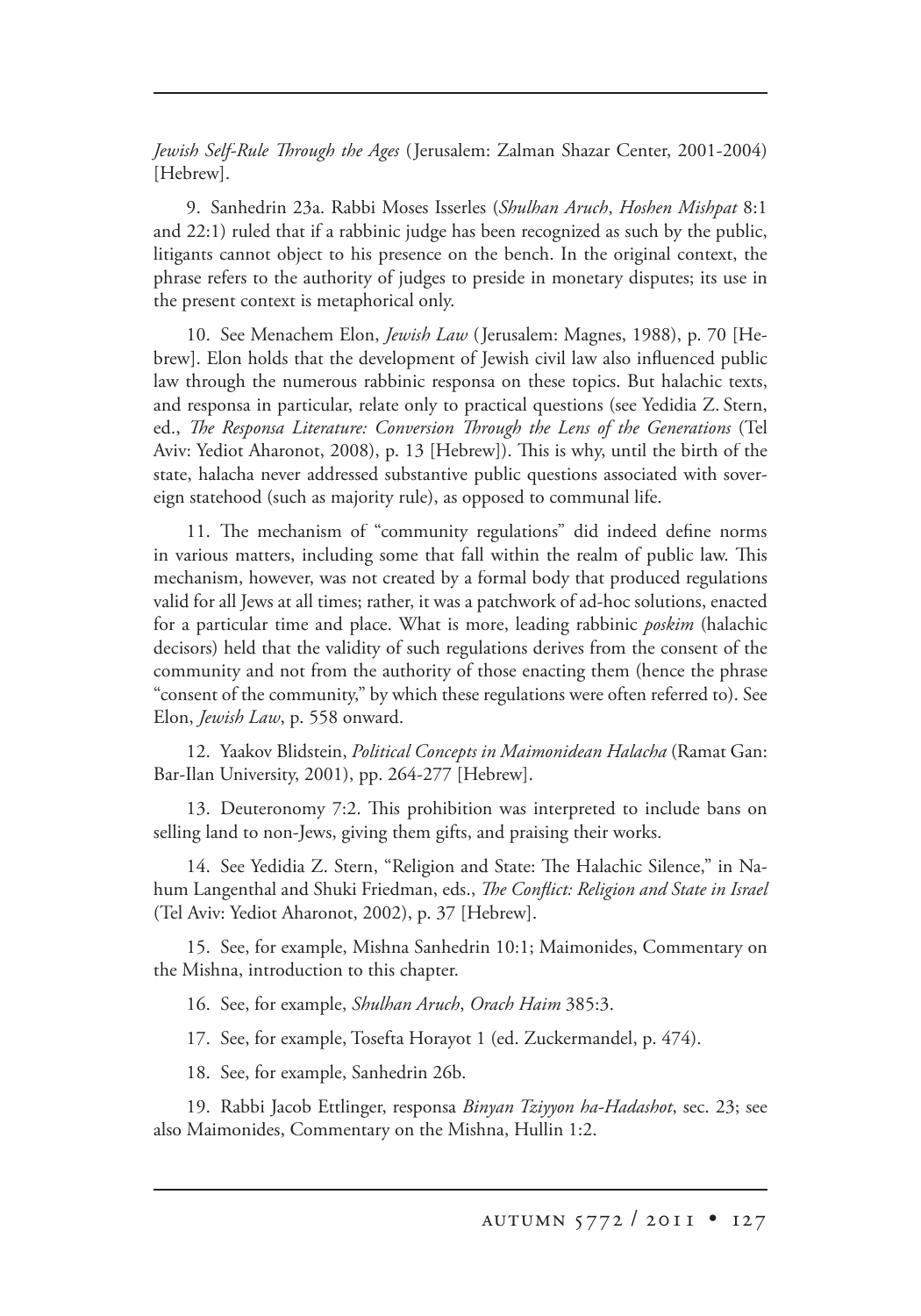20. Eliezer Goldman, "The History of Religious Zionism: According to the Book by Dov Schwartz," *Amudim* 46:7 (1998), pp. 14-17 [Hebrew].

21. See Yedidia Z. Stern, "Facing Painful Choices: Law and Halacha in Israeli Society," *Bar-Ilan Legal Studies* 19 (2002), p. 103 [Hebrew].

22. For a touching sociological description relevant to this situation, see Samuel Heilman, "Inner and Outer Identities: Sociological Ambivalence Among Orthodox Jews," *Jewish Social Studies* 39:3 (Summer 1977), pp. 227-240. 227-240.

23. See, for example, Eliezer Berkovits, *Not in Heaven: The Nature and Function of Halacha* (New York: Ktav, 1983); Jonathan Sacks, *Crisis and Covenant: Jewish Thought After the Holocaust* (Manchester: University of Manchester, 1992).

24. Another possibility is that the world of Jewish thought could reinforce liberal discourse, just as liberal culture could contribute to the inner world of Judaism. Judaism has always interacted with foreign cultures. The patriarch Jacob asked Esau's guardian angel to bless him, a profound example of the benefit that can be reaped from an engagement—both a battle until dawn and an embrace, as was the case of the encounter that took place at the ford of the Yabbok—with the cultural "other."

25. The scope of the halachic expanse and the options for its dynamic development are well known. Maimonides, for example, outlines the broad authority of a rabbinic court to enact regulations and decrees or to introduce customs as needed (within the boundaries of certain principles); see Maimonides, *Mishneh Torah*, Laws of Rebellious Elders 1-2.

26. Isaiah 30:20.

27. Avot 2:1.

28. See Mordechai Eliav, *Jewish Education in Germany in the Period of Enlightenment and Emancipation* (Jerusalem: Jewish Agency for Israel, 1960), pp. 227-232 [Hebrew].

29. Mordechai Breuer suggests that for Hirsch, the integration of Torah and secular knowledge was not similar to a physical combination but more akin to a chemical compound. Torah and life, Judaism and culture, are not complementary, but are rather the necessary components of a whole identity. See Mordechai Breuer, "The Doctrine of *Torah im Derech Eretz* in the Philosophy of Rabbi Samson Ra phael Hirsch," *Hama'ayan* 9:1 (1968), p. 15 [Hebrew].

30. For the history of this institution, see Moshe Avigdor Schulweiss, "The Rabbinical Seminary in Berlin," in Samuel K. Mirsky, ed., *Jewish Institutions of Higher Learning in Europe: Their Development and Destruction* (New York: Ogen, 1956) [Hebrew].